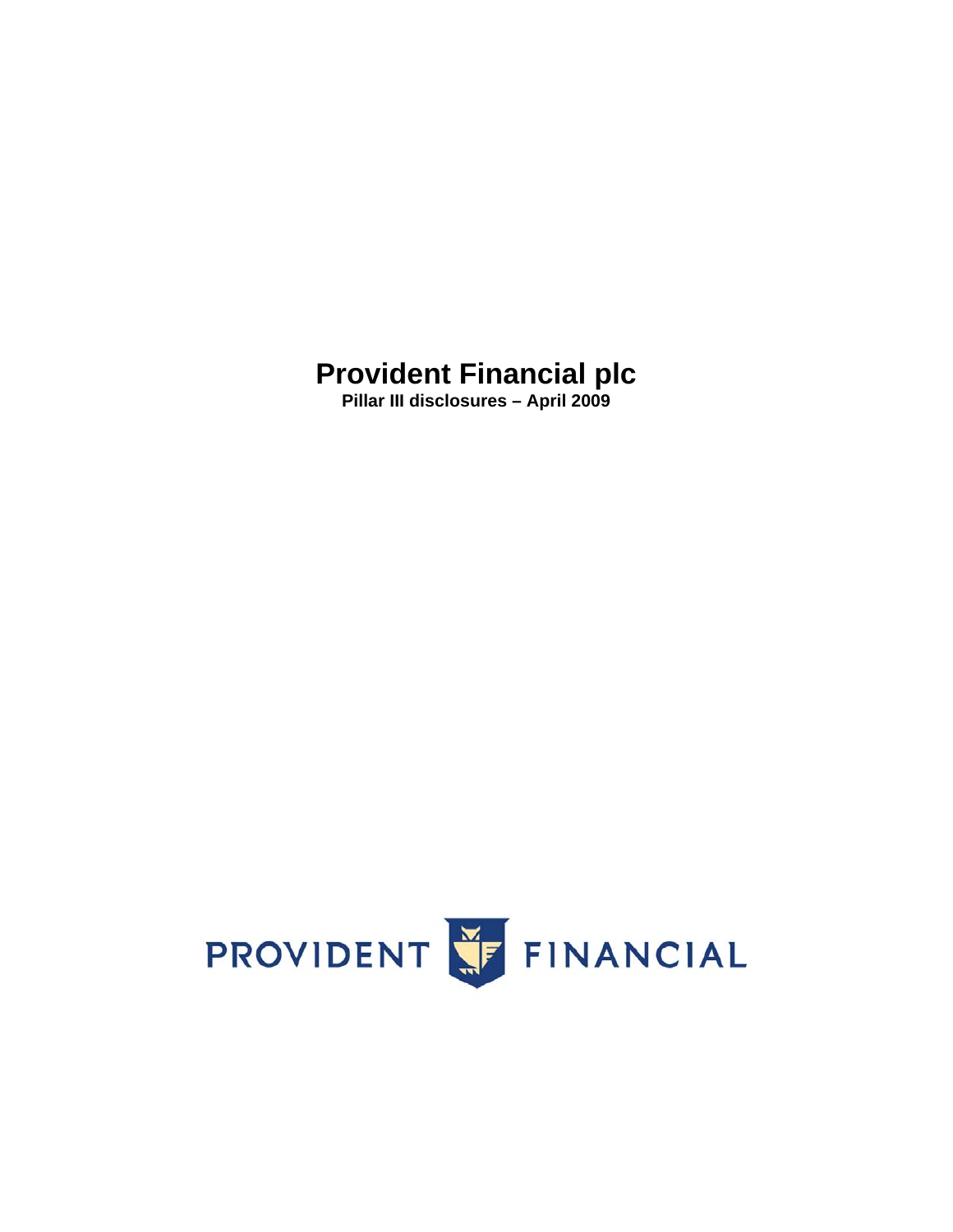**Pillar III disclosures – April 2009** 

## **Contents**

|    |                                            | Page      |
|----|--------------------------------------------|-----------|
| 1. | Introduction                               | $1 - 2$   |
|    | 2. Risk management objectives and policies | $3 - 15$  |
|    | 3. Capital adequacy                        | $16 - 18$ |
|    | 4. Credit risk                             | $19 - 22$ |
|    | 5. Counterparty credit risk                | $23 - 24$ |
| 6. | Interest rate risk                         | 25        |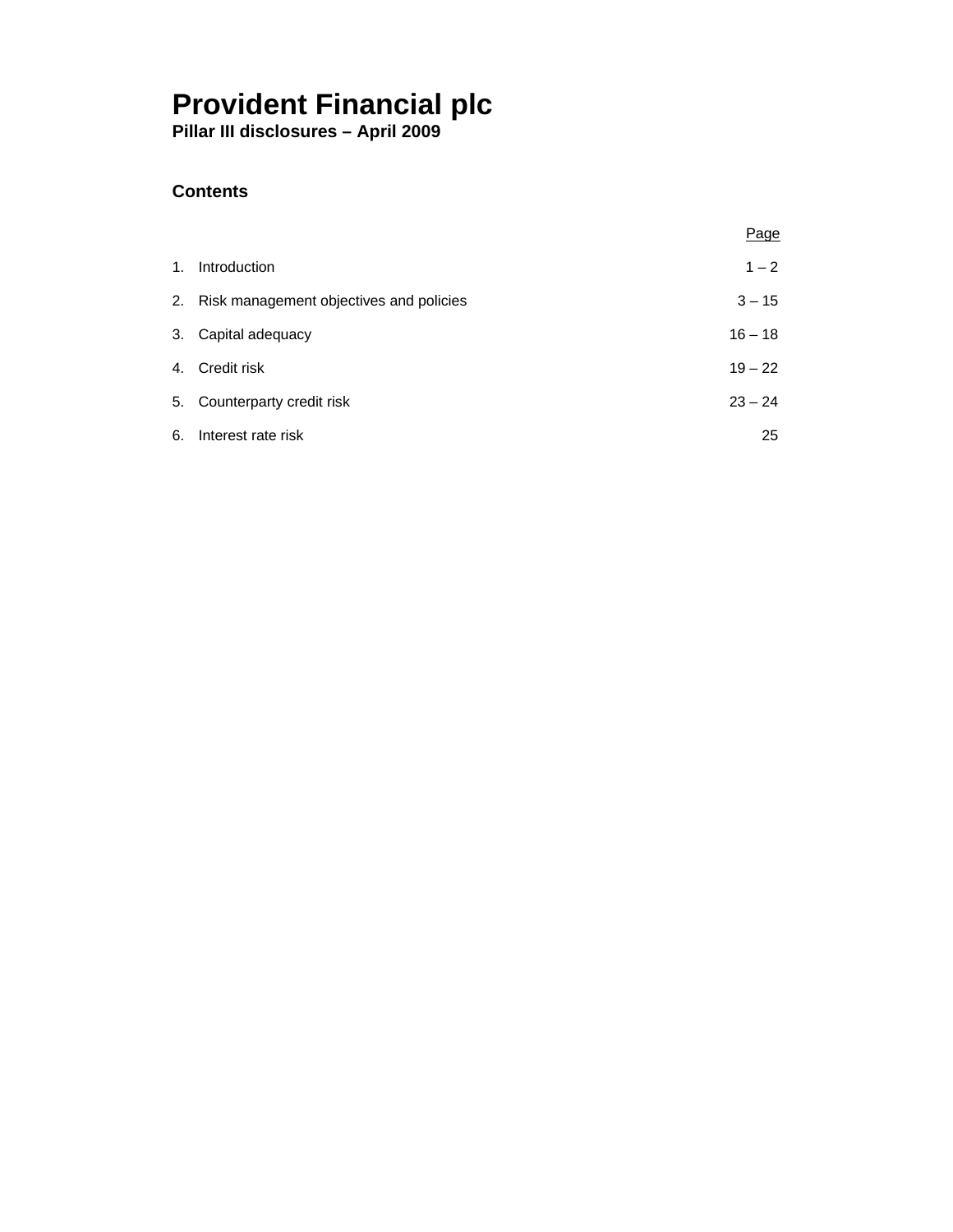**Pillar III disclosures – April 2009** 

### **1. Introduction**

### **1.1 Background**

The Provident Financial consolidated group comprises two principal trading operations:

- The Consumer Credit Division (CCD) providing home credit and unsecured direct repayment loans to the non-standard UK consumer credit market; and
- Vanquis Bank which provides credit cards to the non-standard UK consumer credit market.

Vanquis Bank holds a banking licence and is therefore regulated by the Financial Services Authority (FSA). In its supervisory role, the FSA sets requirements relating to capital adequacy, liquidity management and large exposures. Vanquis Bank does not currently take deposits.

CCD operates under a number of consumer credit licences granted by the Office of Fair Trading but is not regulated by the FSA. However, the Provident Financial group, incorporating both CCD and Vanquis Bank, is the subject of consolidated supervision by the FSA by virtue of Provident Financial plc being the parent company of Vanquis Bank. The FSA sets requirements for the consolidated group in respect of capital adequacy and large exposures but not in respect of liquidity.

### **1.2 BASEL II**

The BASEL II regulatory framework is a revision to the existing BASEL I regulatory framework. The aim of BASEL II is to make regulatory capital requirements more risk sensitive and representative of risk management controls and procedures in place within firms.

The BASEL II framework has been implemented in the European Union via the Capital Requirements Directive (CRD). The group and Vanquis Bank adopted the CRD with effect from 1 January 2008. The CRD comprises three Pillars:

- Pillar I is the calculation of minimum regulatory capital requirements firms are required to keep for credit, market and operational risk.
- Pillar II requires an Internal Capital Adequacy Assessment Process (ICAAP) by firms to assess whether additional regulatory capital over and above Pillar I should be held based on the risks faced by a firm and the risk management processes in place. This is followed by a supervisory review process prior to the FSA setting a firm's Individual Capital Guidance (ICG).
- Pillar III complements Pillars I and II and aims to encourage market discipline by developing a set of disclosure requirements which allows market participants to assess key pieces of information on a firm's capital, risk exposures and risk management processes.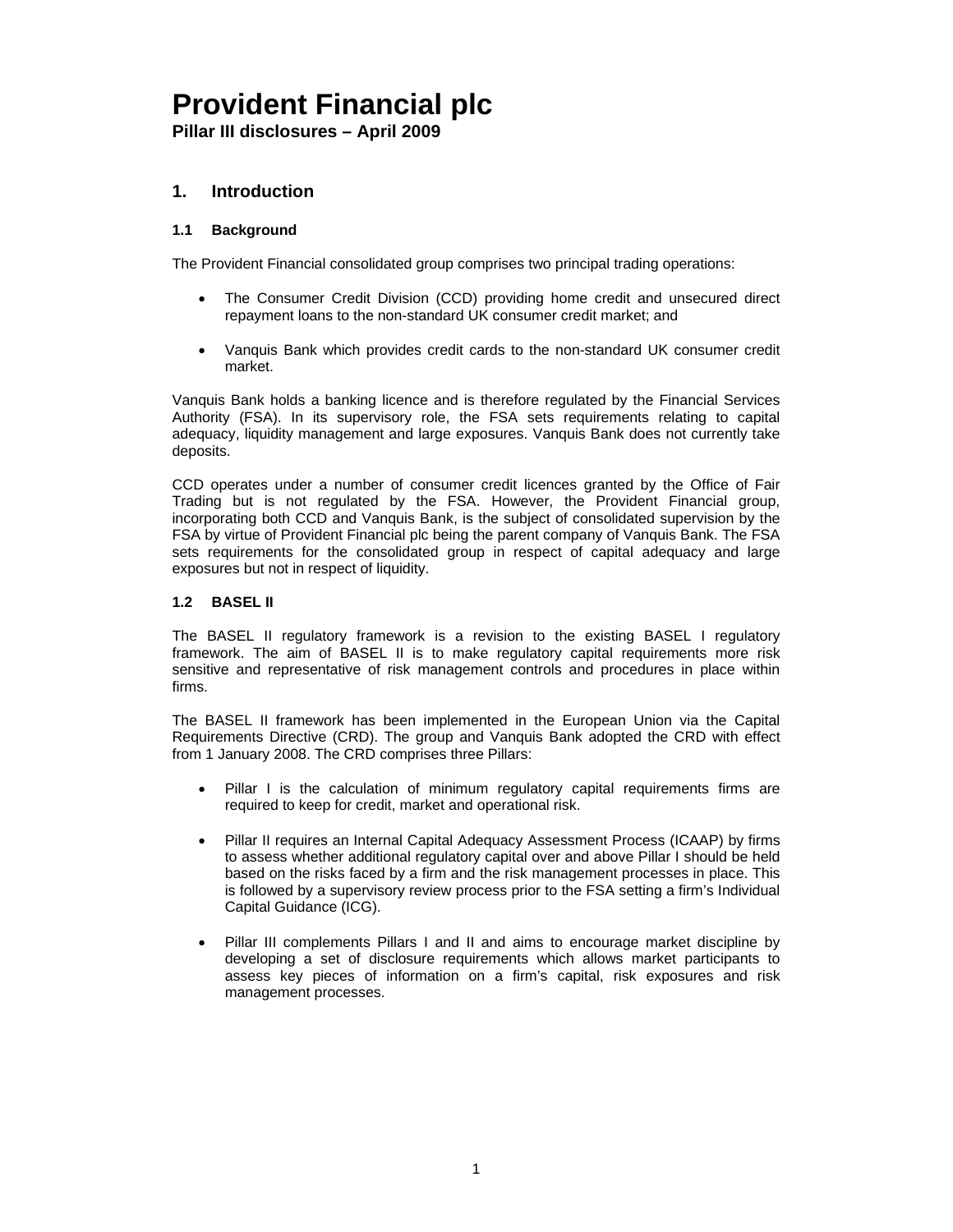**Pillar III disclosures – April 2009** 

## **1. Introduction (continued)**

### **1.3 Pillar III disclosure policy**

The group has a board approved Pillar III disclosure policy as follows:

### **Frequency of disclosures**

Pillar III disclosures will be made on an annual basis using the group's year end date of 31 December. The disclosures will be published by 30 April each year. More frequent disclosures will be made if there is a material change in the nature of the group's risk profile during any particular year.

#### **Media and location of Pillar III disclosures**

The Pillar III disclosures will be published on the group's corporate website www.providentfinancial.com.

### **Board approval**

The group's Pillar III disclosure policies were approved by the Board on 19 June 2008.

### **1.4 Basis of Pillar III disclosures**

The Pillar III disclosures have been prepared for the Provident Financial consolidated group as a whole in accordance with the rules laid out in the FSA handbook BIPRU Chapter 11. The disclosures provide information on the capital adequacy and risk management processes of the Provident Financial group.

The results of all subsidiary undertakings have been included in the Pillar III disclosures. The ability of Vanquis Bank Limited to pay dividends to Provident Financial plc is restricted by regulatory capital requirements. There are no other current or foreseen material practical or legal impediments to the prompt transfer of capital resources or repayments of liabilities between Provident Financial plc and its subsidiary undertakings.

The Pillar III disclosures were approved by the Board of Directors (the Board) for publication on 27 April 2009.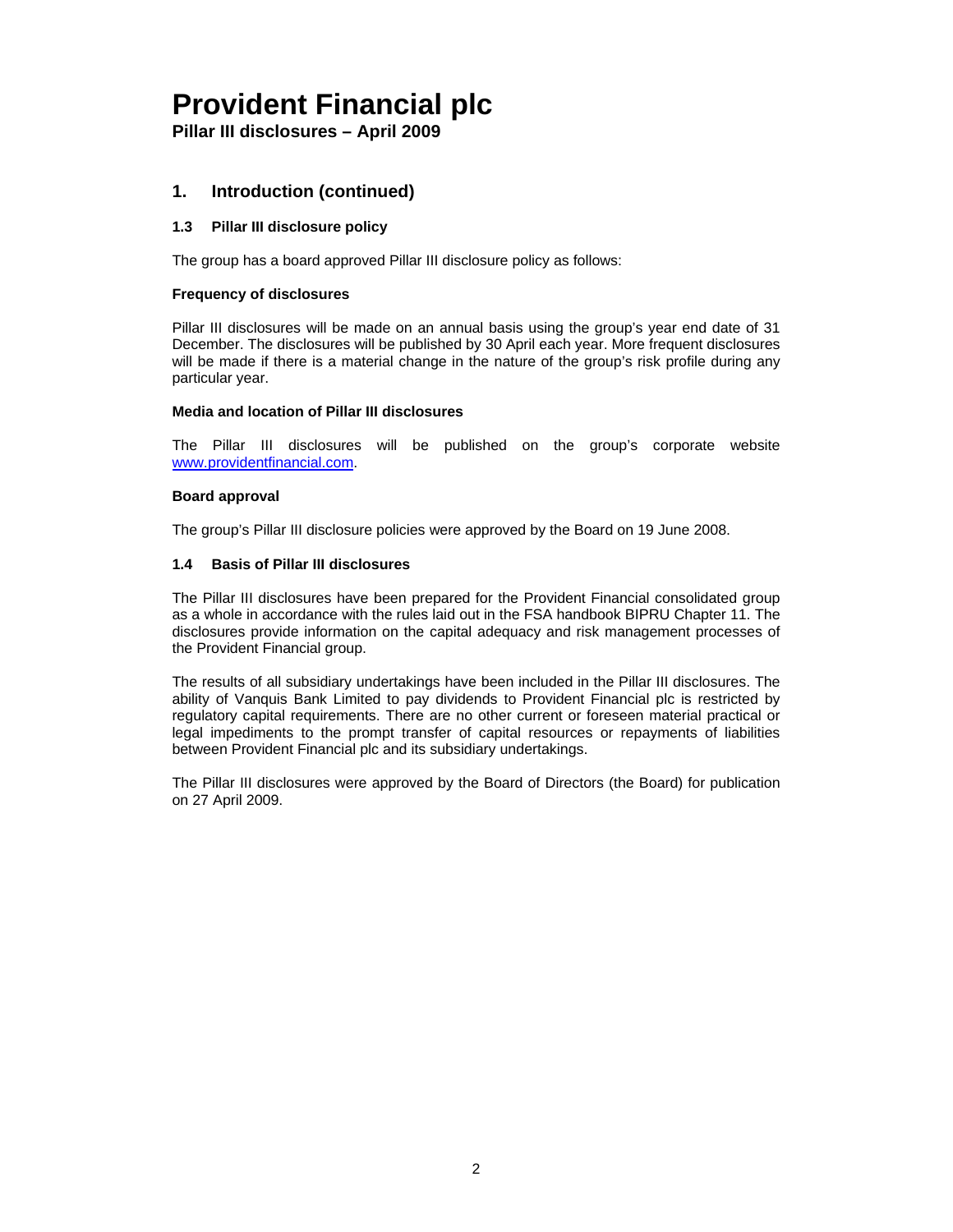**Pillar III disclosures – April 2009** 

### **2. Risk management objectives and policies**

### **2.1 Risk management objectives**

The risk management objective of the Board is to maintain an effective internal control and risk management framework to prudently manage the risks that arise from the group's operations and maintain a sufficient level of regulatory capital in excess of the minimum regulatory capital requirement set by the FSA.

### **2.2 ICAAP**

In accordance with the CRD, the group is required to conduct an ICAAP on an annual basis or more frequently if there is a material change in the nature, trading status or risk profile of the group. The ICAAP allows the Board to assess whether the group's risk management objective is being met.

The key output of the ICAAP is a document which:

- Considers the adequacy of the group's internal control and risk management framework;
- Assesses the risks faced by the group and, in light of the internal control and risk management framework in place, ascertains the level of regulatory capital that should be held to cover those risks over a five year period in line with the group's corporate planning cycle; and
- Undertakes stress testing of the calculated regulatory capital requirement to ensure that the group would maintain adequate regulatory capital under severely stressed conditions.

The group's first ICAAP document was approved by the Board and submitted to the FSA for review in September 2007 in order for the FSA to set the group's Individual Capital Guidance (ICG) under the CRD.

Since adoption of the CRD on 1 January 2008, the group has been monitoring its regulatory capital against an interim ICG set by the FSA prior to the FSA setting the final ICG.

The ICAAP has now been embedded into the group's risk management framework. In achieving this, the group's risk registers have been updated to ensure each of the group's risks is allocated into the FSA risk categories. In addition, estimates are made of the level of regulatory capital, if any, that should be held against each risk and then, after aggregating these amounts, this total is compared to the group's regulatory capital requirement as set by the FSA and the group's actual level of regulatory capital. On an annual basis, or more frequently if required, the group's ICAAP document is updated and approved by the Board.

Sections 2.3 and 2.4 of this report set out:

- The key features of the group's internal control and risk management framework that are assessed as part of the ICAAP; and
- The key risks faced by the group which are considered within the ICAAP to assess the overall level of regulatory capital required to be held by the group after taking account of the adequacy of the group's internal control and risk management framework.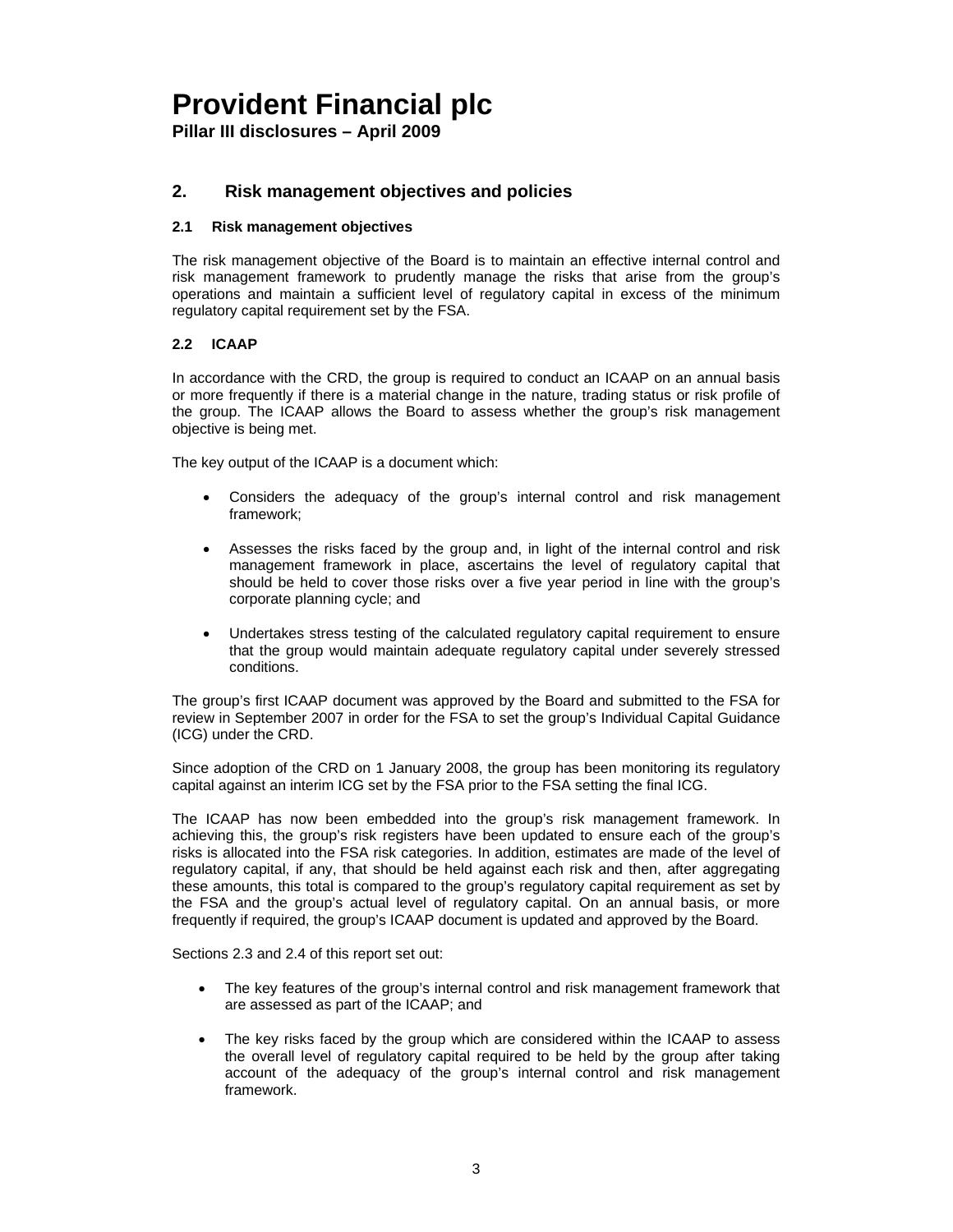**Pillar III disclosures – April 2009** 

## **2. Risk management objectives and policies (continued)**

### **2.3 Internal control and risk management framework**

The overall group internal control and risk management framework is the responsibility of the Board. Certain responsibilities in respect of internal control and risk management are delegated to various sub-committees who report directly to the Board. The Board and its committees are supported by various policies, procedures and reporting mechanisms as set out in the following chart:



The group's risk appetite is defined by the policies, controls and approval limits determined within the internal control and risk management framework. This ensures that the group has an effective system of internal control and risk management to manage the group prudently within its regulatory capital requirements and to mitigate the potential for material financial loss to the business. Taking each of the above control mechanisms in turn:

### **Board of Directors**

The Board is responsible for the group's overall system of internal control and for reviewing its effectiveness. The Board comprises three Executive Directors, three Non-Executive Directors and a Non-Executive Chairman and normally meets eight times a year including an annual three day planning conference. The Board delegates authority to a number of formal subcommittees including the Audit Committee, the Risk Advisory Committee and the Executive Committee.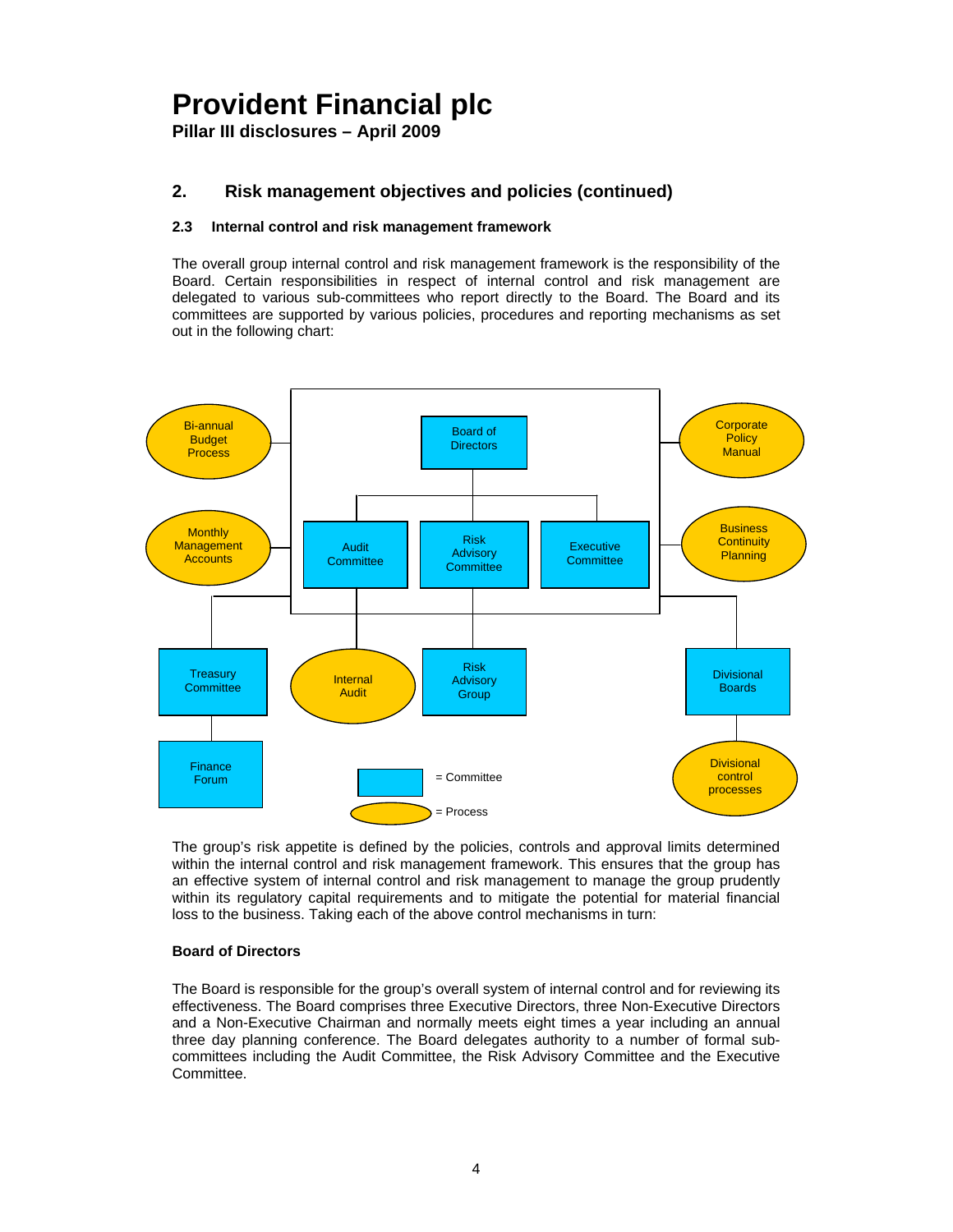**Pillar III disclosures – April 2009** 

## **2. Risk management objectives and policies (continued)**

### **Audit Committee**

The Audit Committee comprises the Non-Executive Directors. The Finance Director, Head of Audit & Risk, Group Financial Controller and the external audit partner from PricewaterhouseCoopers normally attend all meetings by invitation. The Audit Committee meets three times a year and is responsible for monitoring group-wide internal financial controls, appointment and appraisal of the external auditors, agreeing the internal audit plan each year, reviewing the reports produced by internal audit and reviewing the group's whistleblowing policy. The Audit Committee also reviews the financial statements, interim reports and preliminary announcements of the group including any significant accounting judgements made in preparing them.

### **Internal audit**

The group's internal audit function has historically been outsourced to Ernst & Young. With effect from 1 January 2009, the group's internal audit function is now being undertaken by an in-house team led by the Head of Audit & Risk.

An annual programme of work is established and approved by the Audit Committee which targets and reports on higher risk areas as identified by the group's key risk registers. Board and Audit Committee papers include a summary of the results and recommendations from each internal audit review and a follow-up of previously reported recommendations.

#### **Risk Advisory Committee (RAC)**

The group's risk management framework is managed by the RAC on behalf of the Board. The RAC comprises the three Non-Executive Directors and the Finance Director. It keeps the group's risk registers under review, considers the most important risks facing the group and is responsible for approving the group's ICAAP document prior to submission to the Board. The RAC meets twice a year and delegates a number of responsibilities to the Risk Advisory Group (RAG).

### **Risk Advisory Group (RAG)**

The RAG comprises the Executive Directors, the Company Secretary, the Head of Audit & Risk and the Group Financial Controller. The RAG formally meets twice a year and considers the extent and nature of the risks facing the group, the extent and categories of risk which are acceptable to bear, the likelihood of the risk materialising, the group's ability to mitigate any risk, and the costs of operating particular controls relative to the benefits obtained. It also reviews the risk registers prepared by the divisional risk committees twice a year, challenging and making changes where appropriate. In addition, it has primary responsibility for producing the ICAAP document. It submits a schedule of key risks, divisional key risk registers and the ICAAP document to the RAC for review and approval.

#### **Executive Committee**

The Executive Committee comprises the three Executive Directors and is chaired by the Chief Executive. The committee normally meets at least once a week, and more frequently as required, and deals with matters relating to the general running of the group. These matters include monitoring the weekly performance of the group's businesses, approving capital expenditure projects and long term contracts subject to certain limits, approving treasury related transactions and annually reviewing corporate and accounting policies.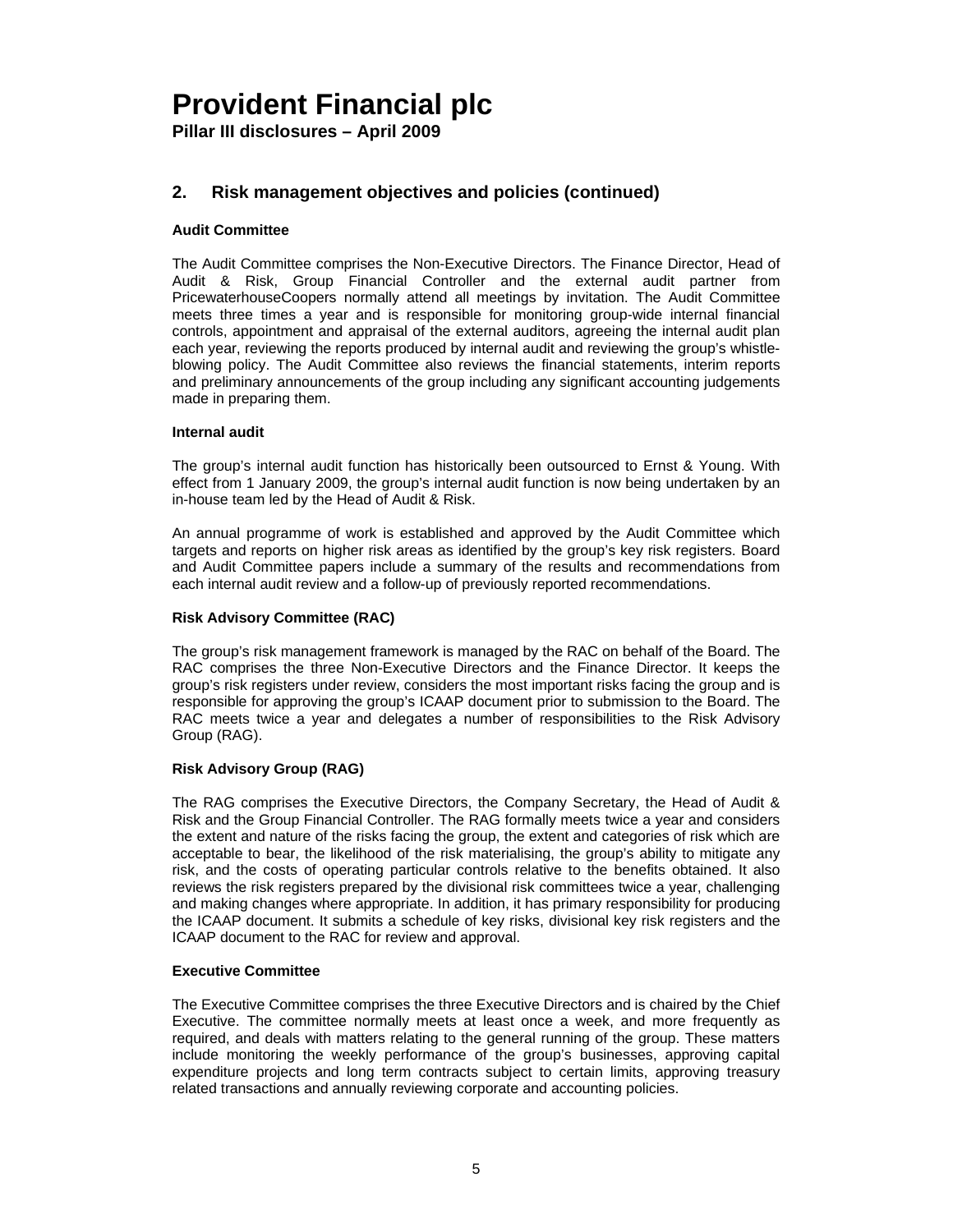**Pillar III disclosures – April 2009** 

## **2. Risk management objectives and policies (continued)**

### **Treasury Committee**

The Treasury Committee is chaired by the Finance Director and comprises the key heads of finance, treasury, tax and legal within the group. The Treasury Committee manages the treasury activities of the group and meets at least six times a year. The Treasury Committee is not a formal sub-committee of the Board but it regularly reports to the Board on compliance with treasury policies and other treasury matters. The Treasury Committee is also responsible for monitoring the group's capital adequacy and liquidity positions.

### **Finance Forum**

The Finance Forum is chaired by the Finance Director and comprises the key heads of finance, treasury, tax and legal within the group. The role of the Finance Forum is to monitor and discuss accounting and internal control issues, trading performance, tax and investor relations matters. The Finance Forum meets at least six times a year in conjunction with the Treasury Committee.

#### **Divisional Boards**

The group has two divisional Boards; CCD and Vanquis Bank. Each divisional Board is responsible for the day-to-day operations of their division. The divisional Boards have implemented various controls to mitigate the risks specific to their business.

#### **Divisional control processes**

The divisions have a number of important controls to manage risk.

#### CCD

In addition to the control from the divisional Board and those group-wide controls set out above, the most significant divisional controls within CCD are as follows:

- *Project Governance* A governance framework to oversee significant business projects undertaken by CCD.
- *Risk Committee* Responsible for the management and reporting of risk within CCD and for updating the divisional risk register on at least a quarterly basis.
- *Risk management function*  Supports the Risk Committee in the identification and management of risks.
- *Credit Committee*  Implements credit policy and monitors credit performance.
- *Field risk*  A dedicated department involved in the detection of fraud in the field operations of CCD.
- *Compliance function* Responsible for assessing compliance with laws and regulations within CCD.
- *Hierarchy of field structure* Well-established hierarchical structure to manage and control the field workforce of CCD.

#### Vanquis Bank

As a regulated entity with a banking license, Vanquis Bank replicates a number of the internal control and risk management processes typically only held at a group level in many organisations. In addition to the group-wide controls set out above, the most significant controls within Vanquis Bank are as follows: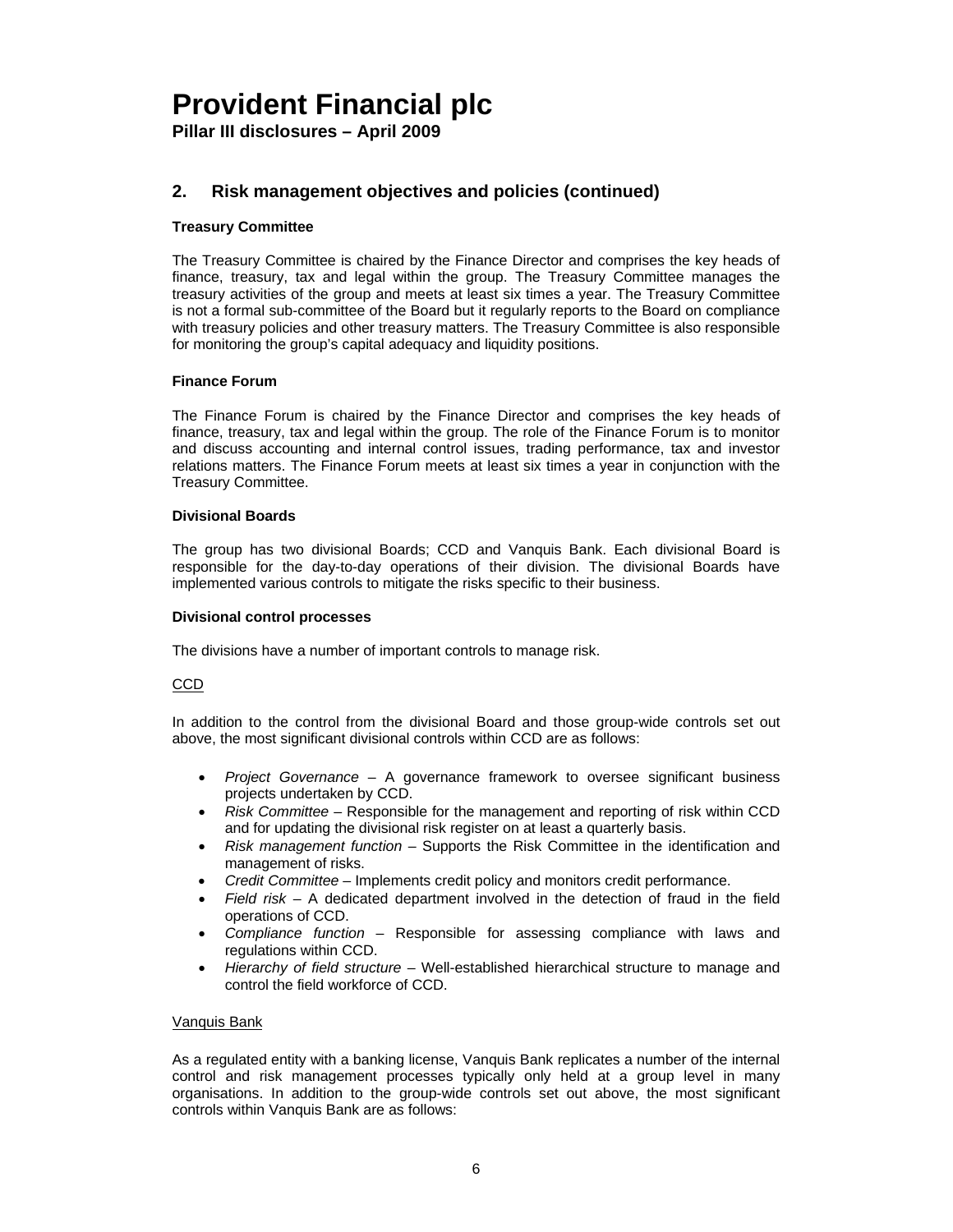**Pillar III disclosures – April 2009** 

## **2. Risk management objectives and policies (continued)**

- *Project Governance*  An Executive sign-off committee to oversee project justification and execution.
- *Audit Committee* Chaired by an independent Non-Executive Director, the Vanquis Bank Audit Committee is separate from the group Audit Committee.
- *Risk Committee* Responsible for the management and reporting of risk within Vanquis Bank and for updating the divisional risk register on at least a quarterly basis. Chaired by an independent Non-Executive Director.
- *Risk management function*  Supports the Risk Committee in the identification and management of risks.
- *Credit Committee*  Implements credit policy and monitors credit performance within Vanquis Bank.
- *Risk identification and controls self assessment framework*  Ongoing self assessment of control effectiveness against identified risks facing each business area within Vanquis Bank.
- *TCF Committee*  Responsible for embedding Treating Customers Fairly within Vanquis Bank.
- *Compliance function* Responsible for assessing compliance with laws and regulations within Vanquis Bank.
- *In-house reviews* A specific Vanquis Bank internal audit function which supplements the work of group internal audit.
- *Early warning bulletin* A pre-determined process to escalate potential business issues throughout Vanquis Bank.

### **Bi-annual Budget Process**

Each division produces a formal budget in November each year covering the current year outturn, the budget for the following year and the forecast for the four subsequent years. The budgets are fully aligned to the group's strategy. Each division presents its budget to the Executive Directors before the budgets are consolidated and submitted to the Board for approval at the December Board meeting. A formal budget update is performed in May of the following year which is again approved by the Board.

#### **Monthly Management Accounts**

Monthly management accounts are prepared comparing actual trading results by division to budget and the prior year. Capital adequacy, funding and economic trends are also reported monthly. A rolling forecast of the full year out-turn is produced as part of the management accounts pack. Management accounts are distributed to the Executive Directors and senior members of the management team on a monthly basis and are distributed to the Board for each Board meeting.

#### **Corporate Policy Manual**

The group has a Corporate Policy Manual setting out authority levels within the group. The Corporate Policy Manual is distributed to each divisional Board and each divisional Board is required to confirm compliance with these policies annually and outline any areas of noncompliance during the year.

### **Business Continuity Planning**

Each division is responsible for preparing, maintaining and testing its own business continuity plans and ensuring that their plans are fit for purpose within the framework and strategy agreed by the RAG.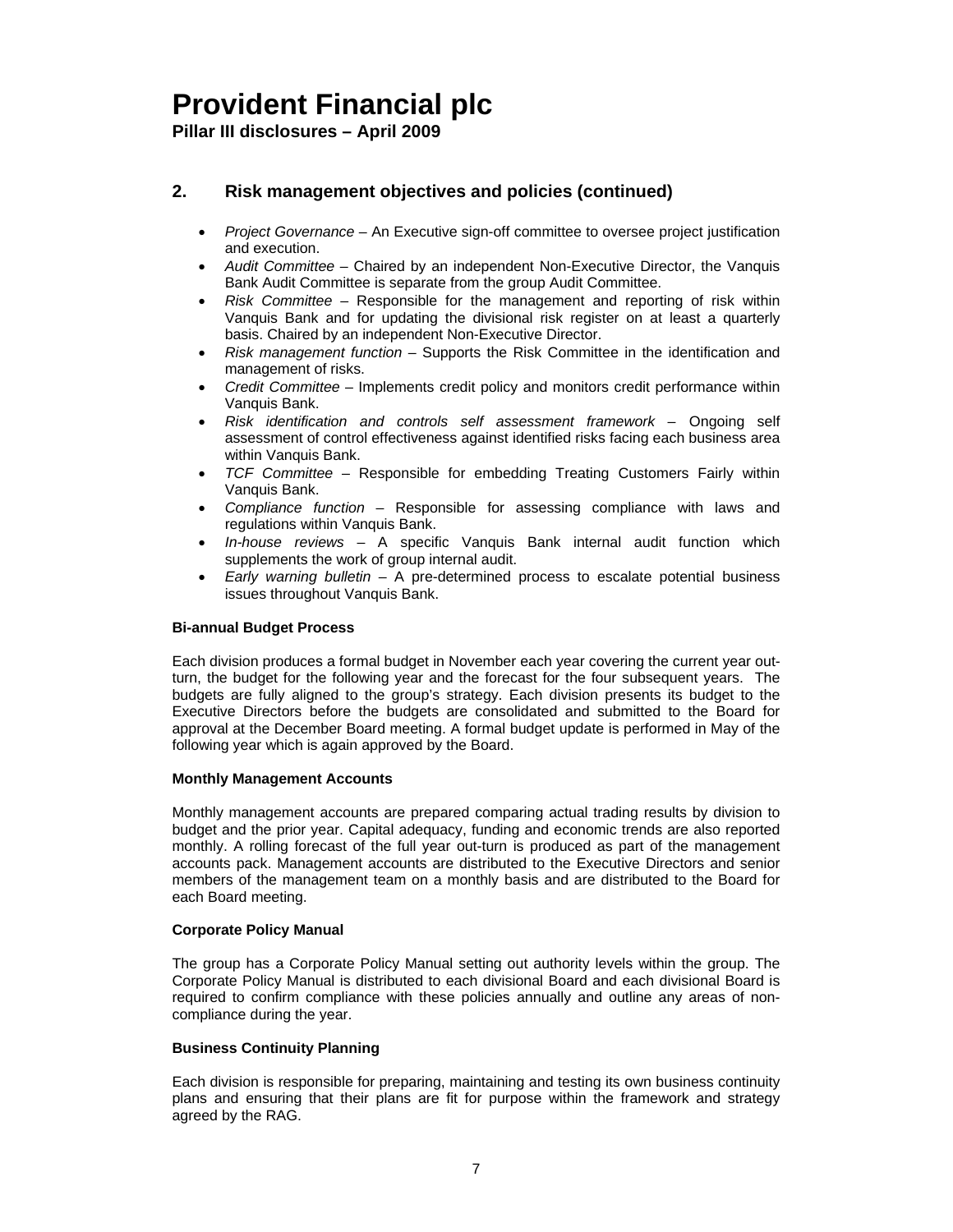**Pillar III disclosures – April 2009** 

## **2. Risk management objectives and policies (continued)**

### **2.4 Key risks faced by the group**

In the course of its business, the group is exposed to a wide range of risks. For the purposes of undertaking the ICAAP, the group's risks are categorised into the FSA's GENPRU 1.2.30 risk classes as follows:

Pillar I risks:

- Credit risk;
- Operational risk; and
- Market risk.

Pillar II risks:

- Tax risk;
- Liquidity risk;
- Interest rate risk;
- Foreign exchange risk;
- Business risk;
- Reputational risk;
- Regulatory risk;
- Concentration risk; and
- Pension risk.

The definition of these risks and the associated controls and procedures in place to mitigate the risks are as follows:

#### **2.4.1 Credit risk**

Credit risk is the risk that the group will suffer loss in the event of a default by a customer or bank counterparty. A default occurs when the customer or bank fails to honour repayments as they fall due.

### **CCD**

CCD has two lending portfolios: Home Credit and Real Personal Finance (RPF).

Credit risk management for CCD is the responsibility of the CCD Credit Committee. The CCD Credit Committee comprises the CCD Board and the Head of Credit Management and is responsible for approving product criteria and pricing. All changes to lending policy must be approved by the CCD Credit Committee, which meets at least every two months.

Credit Risk is managed using a combination of lending policy criteria, credit scoring (including behavioural scoring), policy rules, individual lending approval limits, central underwriting, and a home visit to make a decision on applications for credit.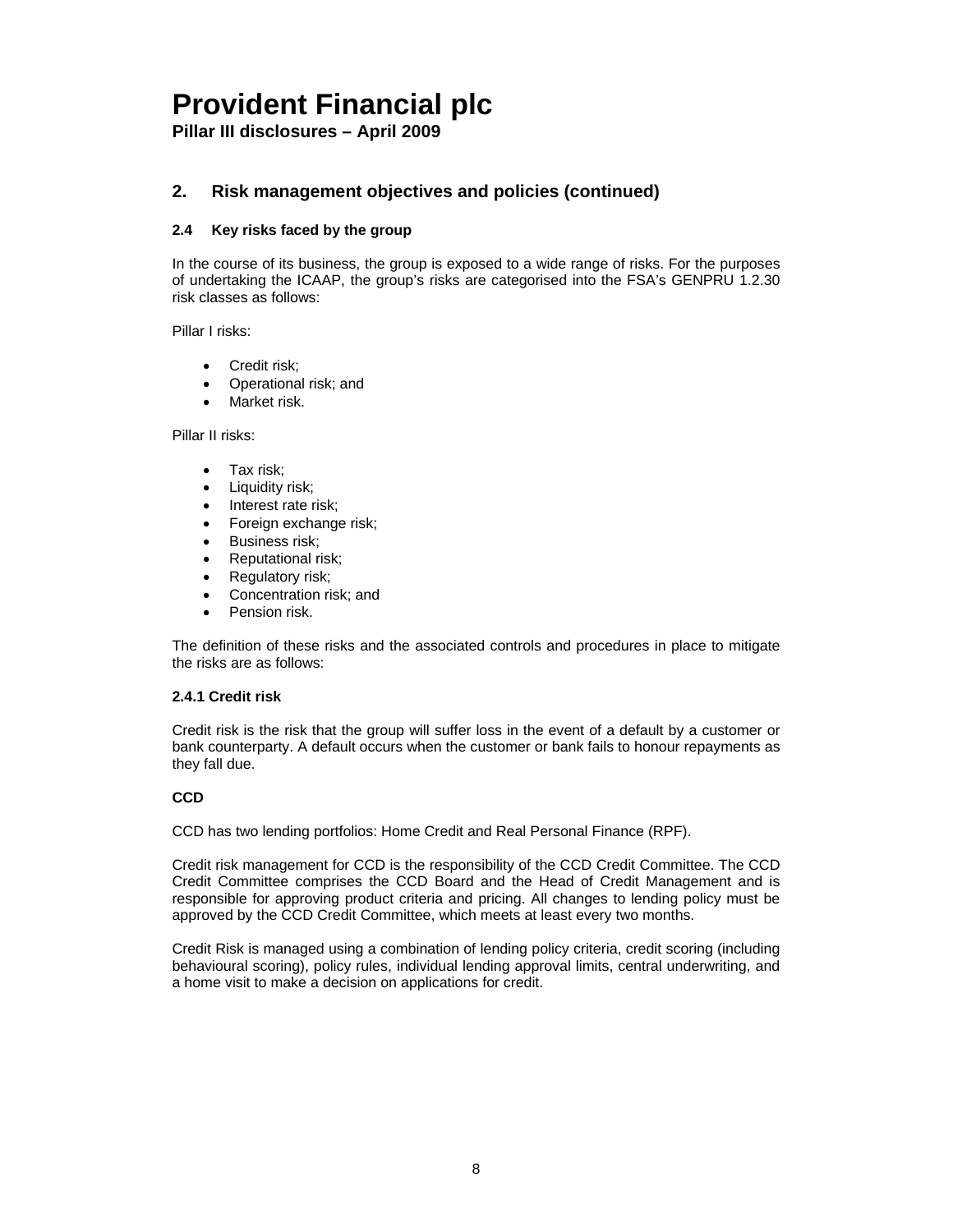**Pillar III disclosures – April 2009** 

## **2. Risk management objectives and policies (continued)**

The Home Credit business is uniquely placed to manage impairment through challenging economic conditions. The loans offered by Home Credit are short-term, typically a contractual period of around a year, with an average value of less than £400. The loans are underwritten in the home by an agent with emphasis placed on any previous lending experience with the customer and the Home Credit agent's assessment of the credit risk based on a completed application form and the home visit. Once a loan has been made, the agent visits the customer weekly to collect payment. The agent is well placed to identify signs of strain on a customer's income and can moderate lending accordingly. Equally, the regular contact and professional relationship that the agent has with the customer allows them to manage customers' repayments effectively even when the household budget is tight. This can be in the form of taking part payments, allowing missed payments or restructuring the debt in order to maximise cash collections.

Agents are paid commission for what they collect and not for what they lend so their primary focus is on ensuring loans are affordable at the point of issue and then on collecting cash. Affordability is reassessed by the agent each time an existing customer is re-served, or not as the case may be. This normally takes place within 12 months of the previous loan because of the short-term nature of the product.

Like Home Credit, the underwriting of loans within RPF is performed in the home by a Personal Finance Manager. The emphasis is placed on employment and residential history, credit bureau reports, bank statements, salary slips, disposable income calculations, and the home visit. Average loan sizes are typically £1,800 repayable monthly via direct debit over a two-year period.

Behavioural scoring is used in Home Credit to support further lending decisions. An assessment of the credit risk of the customer is determined, based on the performance of the customer over the past 30 weeks. This risk assessment is used to set a lending limit for each customer (which could be zero). The Home Credit agent will combine their knowledge of the customer with the information from the behavioural scoring system.

Arrears management within both Home Credit and RPF is a combination of central letters, central telephony, and field activity undertaken by field management. This will often involve a home visit to discuss the customer's reasons for non-payment and to agree a resolution.

Comprehensive weekly and monthly monitoring is undertaken by two departments: Credit Management and Portfolio Analysis & Forecasting. Monitoring occurs at both the product portfolio level and at field management level. Any significant departures from expected performance, together with the reason for departure, are reported to the CCD Credit Committee for it to determine the appropriate action.

#### **Vanquis Bank**

Oversight of Vanquis Bank credit risk is managed by the Vanquis Bank Credit Committee. The Vanquis Bank Credit Committee comprises the Managing Director, Commercial Director and the Directors of Finance, Credit and Operations and meets at least quarterly. The Committee manages all credit risks of Vanquis Bank, specifically to ensure that the approach to lending is within sound risk and financial parameters and that key metrics are reviewed to ensure compliance to policy.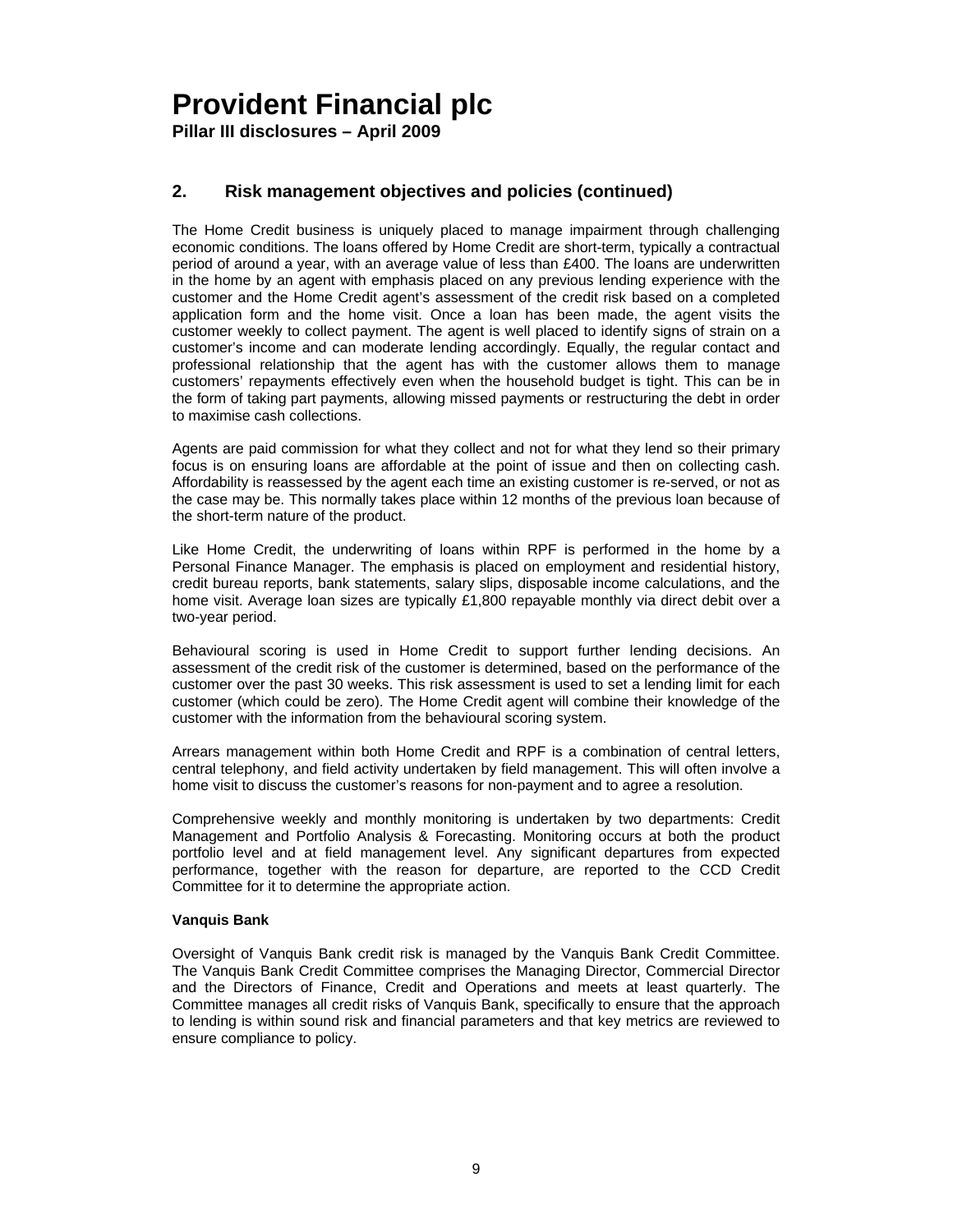**Pillar III disclosures – April 2009** 

## **2. Risk management objectives and policies (continued)**

A customer's risk profile and credit line is evaluated at the point of application and at various times during the agreement. Credit lines can go up as well as down according to the point in time risk assessment. Initial credit limits are low, typically £250.

Vanquis Bank has developed a set of scorecards and policy rules to assess an individual's default risk and their ability to manage a specific credit line. The scorecards have been developed using the actual payment performance history of customers, and are a reflection of the applicant's likely default risk.

For applications from new customers, the scorecards incorporate data from the applicant, such as income and employment, and data from external credit bureaus. The credit bureau reports a history of the applicant's payment performance with other lenders' credit products. This data is combined to provide an overall assessment of risk.

For existing customers, the scorecards also incorporate data on actual payment performance and product utilisation and take data from an external credit bureau each month to refresh customers' payment performance position with other lenders. As a result, the customer's latest performance across all their UK lending is incorporated into credit line management decisions each month.

Arrears management is a combination of central letters, inbound and outbound telephony and outsourced Debt Collection Agency activities. Vanquis Bank attempts to make contact with the customer to discuss the reasons for non-payment and specific strategies are employed to support the customer in recovering to a good standing.

Comprehensive daily and monthly monitoring of portfolio KPIs is undertaken. Any significant departures from expected performance, together with the reason for departure, are reported to the divisional Board and the Vanquis Bank Credit Committee to take the appropriate action.

#### **Bank counterparties**

Counterparty credit risk arises as a result of cash deposits placed with banks and the use of derivative financial instruments with banks and other financial institutions which are used to hedge interest rate risk (see also 2.4.6) and foreign exchange risk (see also 2.4.7).

Counterparty credit risk is managed by the group's Treasury Committee and is governed by a Board approved counterparty policy which ensures that the group's cash deposits and derivative financial instruments are only made with high quality counterparties with the level of permitted exposure to a counterparty firmly linked to the strength of its credit rating. In addition, there is a maximum exposure limit for all institutions, regardless of credit rating. This is linked to the group's regulatory capital base and is in line with the group's regulatory reporting requirements on large exposures to the FSA.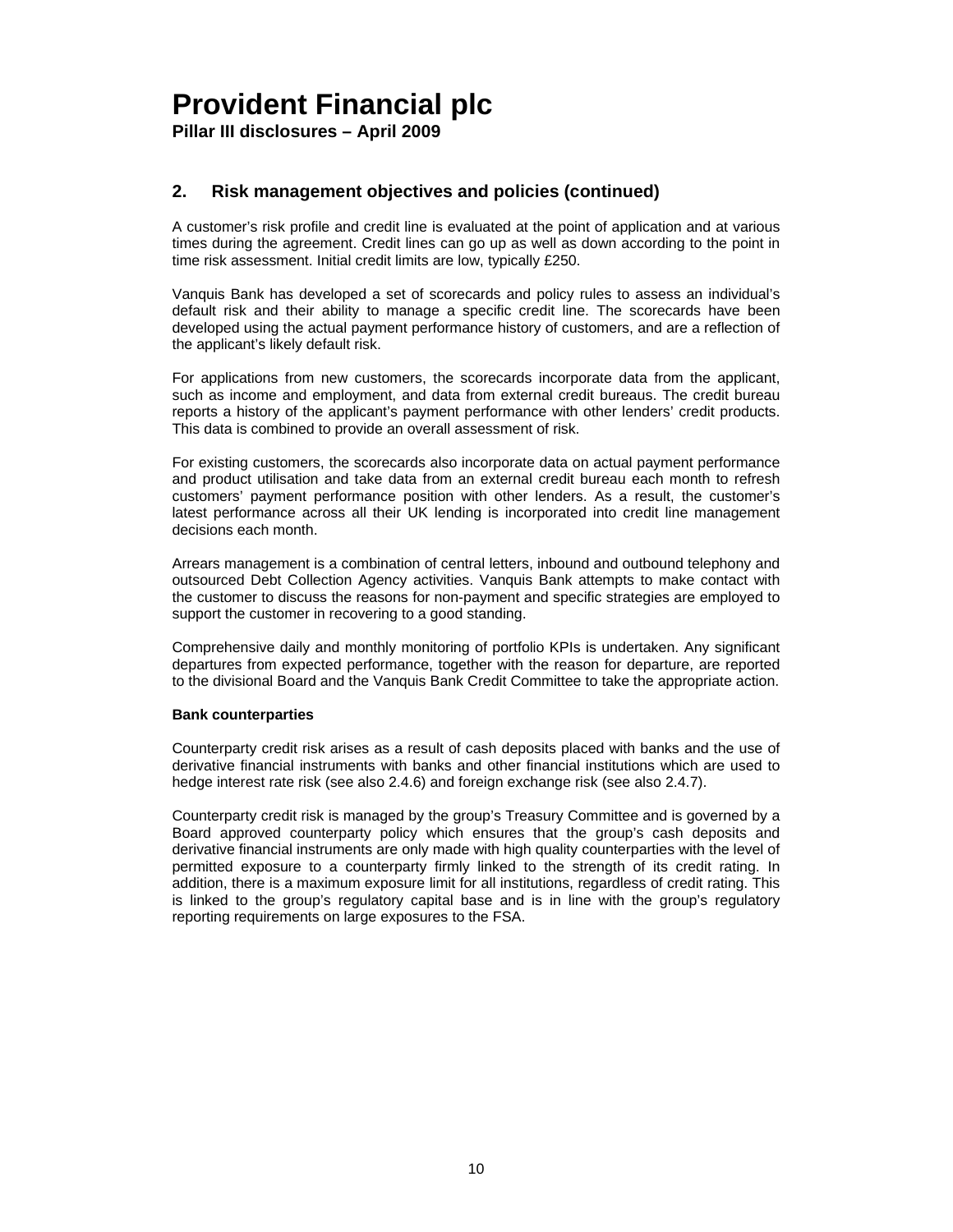**Pillar III disclosures – April 2009** 

## **2. Risk management objectives and policies (continued)**

### **2.4.2 Operational risk**

Operational risk is the risk of loss resulting from inadequate or failed internal processes, people and systems.

The group manages operational risk as part of the risk management process which is overseen by the RAC. Each division has the responsibility for putting in place appropriate controls to mitigate operational and other risks. Both CCD and Vanquis Bank operate their own risk functions whose responsibility it is to monitor operational risks at a divisional level, monitor the controls in place to mitigate those risks and determine the likelihood, value and impact of the risks. Regular reporting of all risks, including operational risk, is presented to the divisional boards at least quarterly and to the RAG on a twice yearly basis by means of updated risk registers.

The principal operational risks and the key controls in place to mitigate those risks are as follows:

• **IT systems** - Like any other financial services organisation, the group's divisions rely on the effective and efficient use of IT systems. IT is managed on a divisional basis by experienced management teams with the use of third party contractors and consultants where necessary.

The group has disaster recovery procedures and policies in place which are designed to allow the group to continue trading in the event of such a disaster. These policies and procedures are tested on a regular basis.

Significant changes to IT systems are managed by dedicated project teams in each division. This ensures that specialist resource is utilised to plan, test and deliver new systems enabling other resources to continue with business as usual activities.

- **Health and safety**  The health and safety of employees and agents is a key concern for the group. As a result, the group invests a considerable amount of time ensuring staff are safety conscious and assists agents to ensure that they are safety aware. Inductions sessions and regular updates are provided on safety awareness and safety awareness weeks form part of the annual calendar.
- **Fraud**  The group can be the subject of fraud by customers, employees and agents. Both CCD and Vanquis Bank operate specialist departments to identify, investigate and report on fraudulent activity. Fraud reports are presented to the divisional boards and the group Audit Committee.
- **Recruiting and retaining highly skilled management and staff The group is** dependant on the Executive Directors and the senior management team to deliver the group's strategy. The group maintains effective recruitment, retention and succession planning strategies and monitors remuneration and incentive structures to ensure that they are appropriate and competitive. The group also ensures that there are training and development opportunities and effective staff communication throughout the business.

In addition to the above mitigating controls, the group also maintains a range of insurance policies to cover eventualities such as business interruption, loss of IT systems and crime.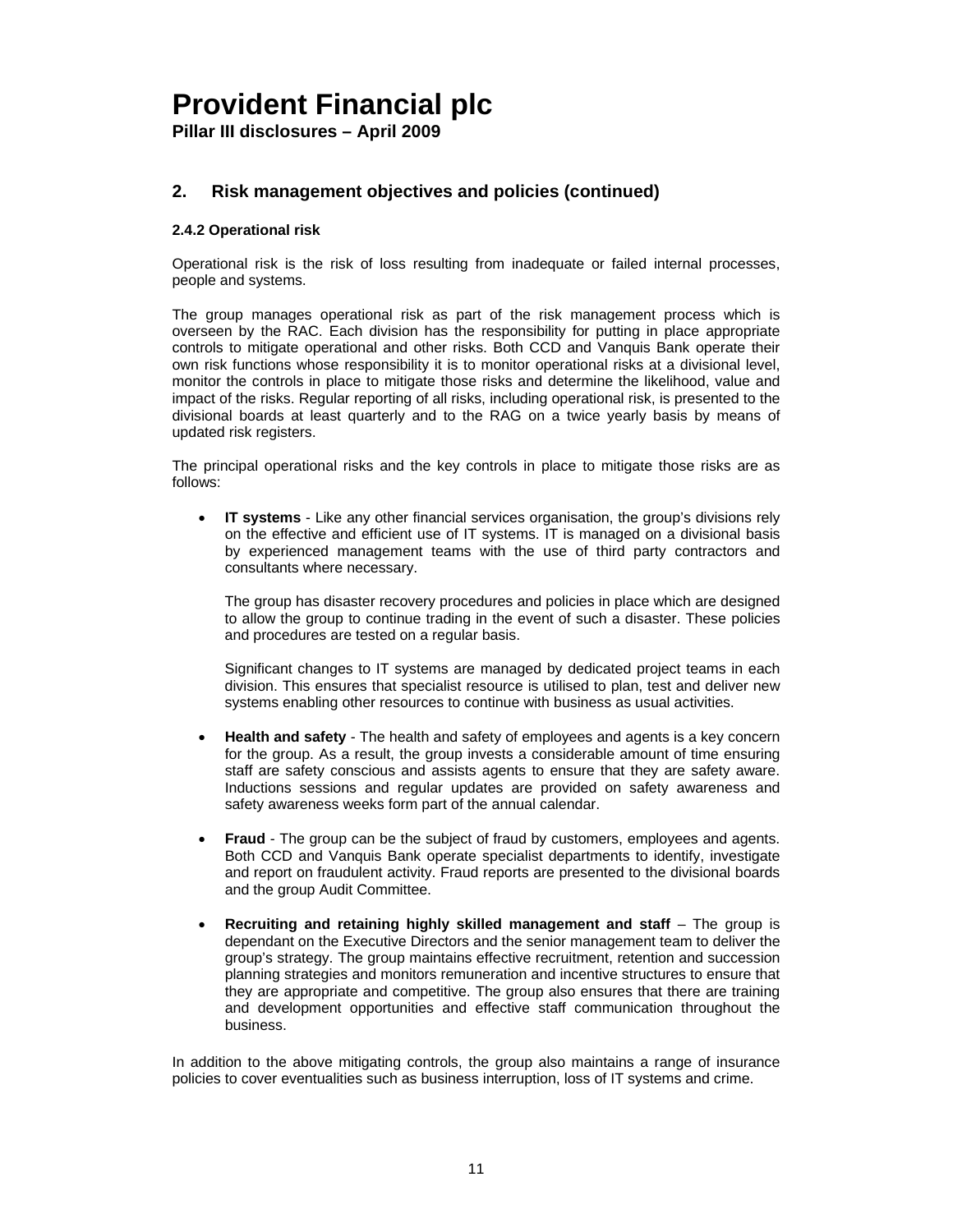**Pillar III disclosures – April 2009** 

## **2. Risk management objectives and policies (continued)**

### **2.4.3 Market risk**

Market risk under Pillar I is the risk of loss due to adverse market movements caused by active trading positions taken in interest rates, foreign exchange markets, bonds and equities.

The group's policies do not permit it to undertake position taking or trading books of this type and therefore does not do so. Accordingly, the group is not subject to market risk under Pillar I.

The market risk associated with interest rate risk on the group's borrowings and foreign exchange risk within the group's operations is assessed within Pillar II and is discussed further in sections 2.4.6 and 2.4.7 respectively.

### **2.4.4 Tax risk**

Tax risk is the risk of loss arising from changes in tax legislation or practice.

The group has a board approved tax strategy. The group's overall tax risks are managed by an experienced in-house tax team who are responsible for managing the group's tax affairs. In addition, advice from external professional advisors is sought for all material transactions and, where possible, tax treatments are agreed in advance with any relevant authorities.

The group's in-house tax team together with the CCD human resources function work closely with external advisors to ensure that the self-employed status of agents is maintained.

#### **2.4.5 Liquidity risk**

Liquidity risk is the risk that the group will have insufficient liquid resources available to fulfil its operational plans and/or meet its financial obligations as they fall due.

Liquidity risk is managed daily by the group's centralised treasury department through monitoring of expected cash flows in accordance with a Board approved group funding and liquidity policy. This process is monitored regularly by the Treasury Committee.

The group's funding and liquidity policy is designed to ensure that the group is able to continue to fund the growth of the business through its existing borrowing facilities. The group therefore maintains committed borrowing facilities in excess of expected borrowing requirements to ensure a significant and continuing headroom above forecast requirements at all times for at least the following 12 months. In determining the forecast borrowing requirement, attention is paid to the currently undrawn credit lines granted by Vanquis Bank.

The group is less exposed than mainstream lenders to liquidity risk as the loans issued by the Home Credit business, the group's largest business, are of a short-term duration (typically of around one year) whereas the group's borrowing facilities typically extend over a number of years.

As at 31 December 2008, the group's committed borrowing facilities had a weighted average maturity of 3.0 years and the headroom on these facilities amounted to £251.2m.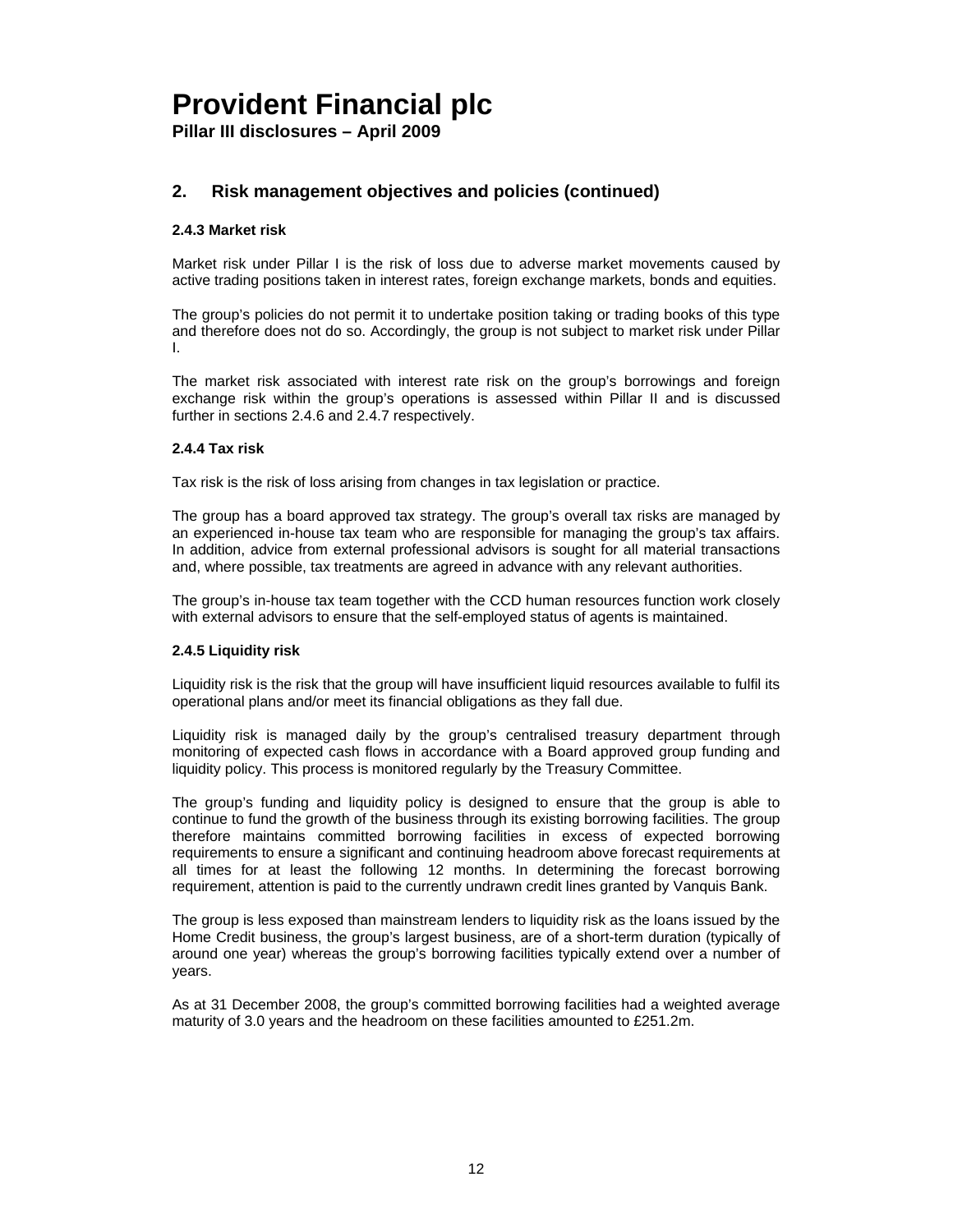**Pillar III disclosures – April 2009** 

## **2. Risk management objectives and policies (continued)**

### **2.4.6 Interest rate risk**

Interest rate risk is the risk that a change in external interest rates leads to an increase in the group's cost of borrowing.

The group's interest cost is a relatively small part of the group's cost base, representing only 7.3% of total costs in the year ended 31 December 2008.

The group's exposure to movements in interest rates is monitored by the Treasury Committee and is governed by a Board approved interest rate hedging policy, which forms part of the group's treasury policies.

The group seeks to limit the net exposure to changes in sterling interest rates. This is achieved through a combination of issuing fixed rate debt and by the use of derivative financial instruments such as interest rate swaps.

#### **2.4.7 Foreign exchange risk**

Foreign exchange risk is the risk that a change in foreign currency exchange rates leads to a reduction in profits or equity.

The group's exposure to movements in foreign exchange rates is monitored by the Treasury Committee and is governed by a Board approved currency risk management policy which forms part of the group's treasury policies.

The group's exposures to foreign exchange risk arise solely from (i) the issuance of US dollar loan notes, which are fully hedged into sterling through the use of cross-currency swaps, and (ii) the Home Credit operations in the Republic of Ireland, which are hedged by matching euro denominated net assets with euro denominated borrowings as closely as possible.

#### **2.4.8 Business risk**

Business risk is the risk of loss arising from the failure of the group's strategy or management actions over the planning horizon.

The group has developed a clear strategy to grow the business by focusing on being the leading lender to the c.10 million people in the UK who make up the non-standard market. To deliver the strategy the group aims to grow its existing businesses in a controlled manner by developing new distribution channels; developing or acquiring new products and services to meet the changing needs of customers; and enhancing business processes to ensure that the group remains efficient and competitive.

The business risk associated with failure to deliver the group strategy is mitigated by a number of actions:

- The Board has an annual off-site planning conference to discuss strategy, performance and business opportunities.
- There group has a Director of Corporate Strategy whose role is to develop corporate strategy, identify strategic opportunities and monitor the strategy and performance of direct, indirect and potential competitors and partners.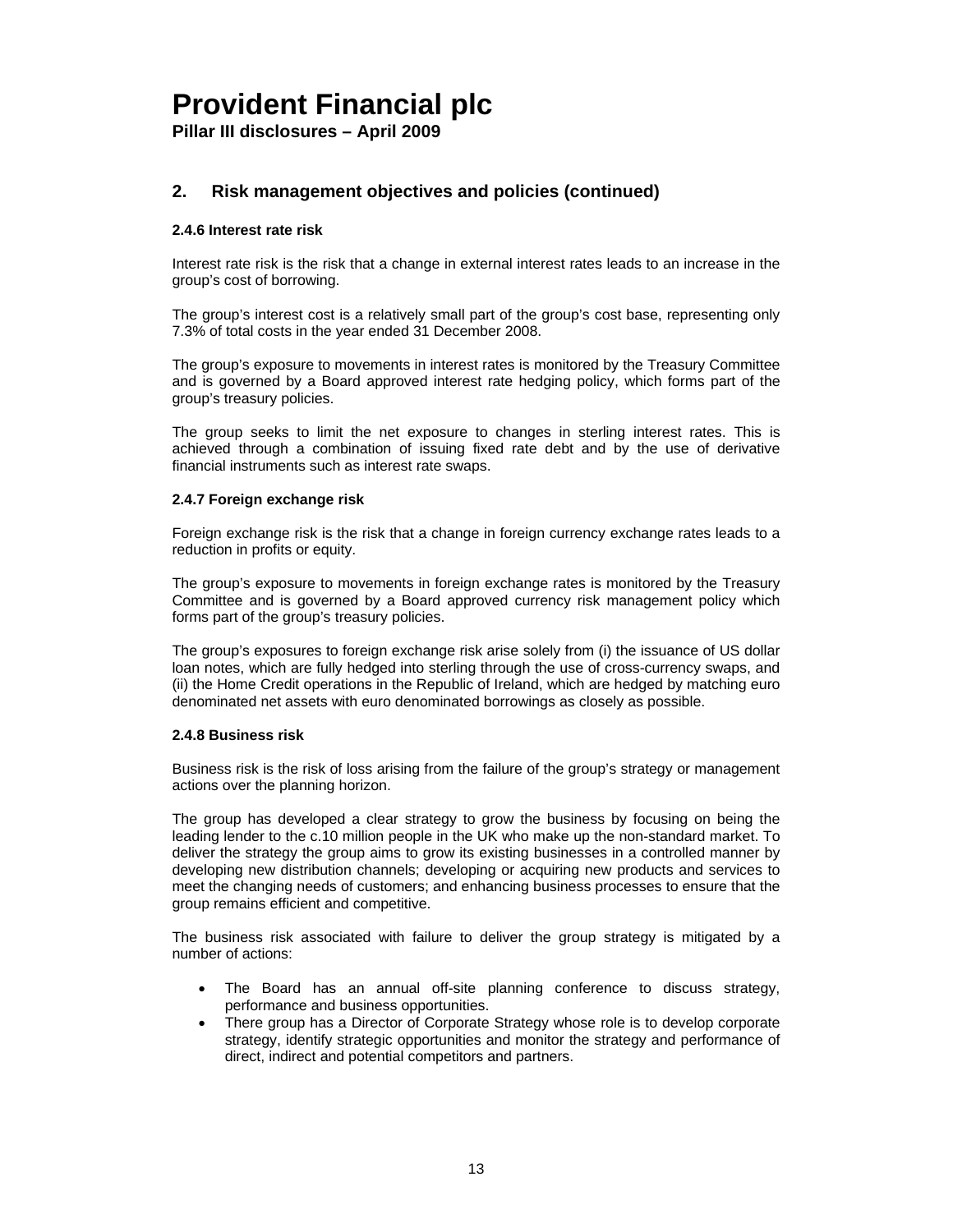**Pillar III disclosures – April 2009** 

## **2. Risk management objectives and policies (continued)**

- New products or processes are supported by a detailed business plan and are thoroughly tested and assessed prior to formal roll-out.
- Robust customer surveys performed by third parties are used regularly to assess customer demographics, attitudes and needs.
- There is wide ranging monitoring of competitor product offers, pricing levels and strategic and operational actions.
- There is a robust programme management function and process that oversees and controls major change efforts in the business to ensure that they align with strategic priorities.
- A thorough management accounts and budgeting process is in place to monitor actual performance against targets, including strategic and operational reporting.

### **2.4.9 Reputational risk**

Reputational risk is the risk that an event or circumstance could adversely impact on the group's reputation including adverse publicity from the activities of legislators, pressure groups and the media.

Reputational risk is managed in a number of ways. At both group and a divisional level there are dedicated teams and established procedures for dealing with media issues. In addition, a pro-active communication programme to foster a better understanding of the group's products is co-ordinated at group level and is targeted at key opinion formers.

Both divisions regularly conduct customer satisfaction surveys to ensure that customer's needs are being met and that customers are satisfied with the service they are receiving. Customer satisfaction in Home Credit is 95% (2007: 94%) and in Vanquis Bank is 86% (2007: 84%). Continued investment in a group co-ordinated community programme helps to foster good relations with customers and the areas in which they live.

#### **2.4.10 Regulatory risk**

Regulatory risk is the risk of loss arising from a breach of existing regulation or regulatory changes in the markets within which the group operates.

The group's operations are subject to various forms of regulation in the UK and Republic of Ireland. These regulations are subject to continual modification which could adversely affect the group's operations if they are not effectively anticipated and responded to. Changes to legislation could include the introduction of interest rate caps, changes to regulations on doorstep lending, more stringent consumer credit legislation or changes in the employment status of CCD's self-employed agents.

In order to effectively manage the risk associated with changing regulation, the group has a central in-house legal team which ensures that the group's operations are compliant with current legislation and effectively manages the implementation of future changes to legislation. Expert third party legal advice is taken where necessary. In addition, the board and senior level management maintain a constructive level of dialogue with regulators to ensure that the group's business is fully understood.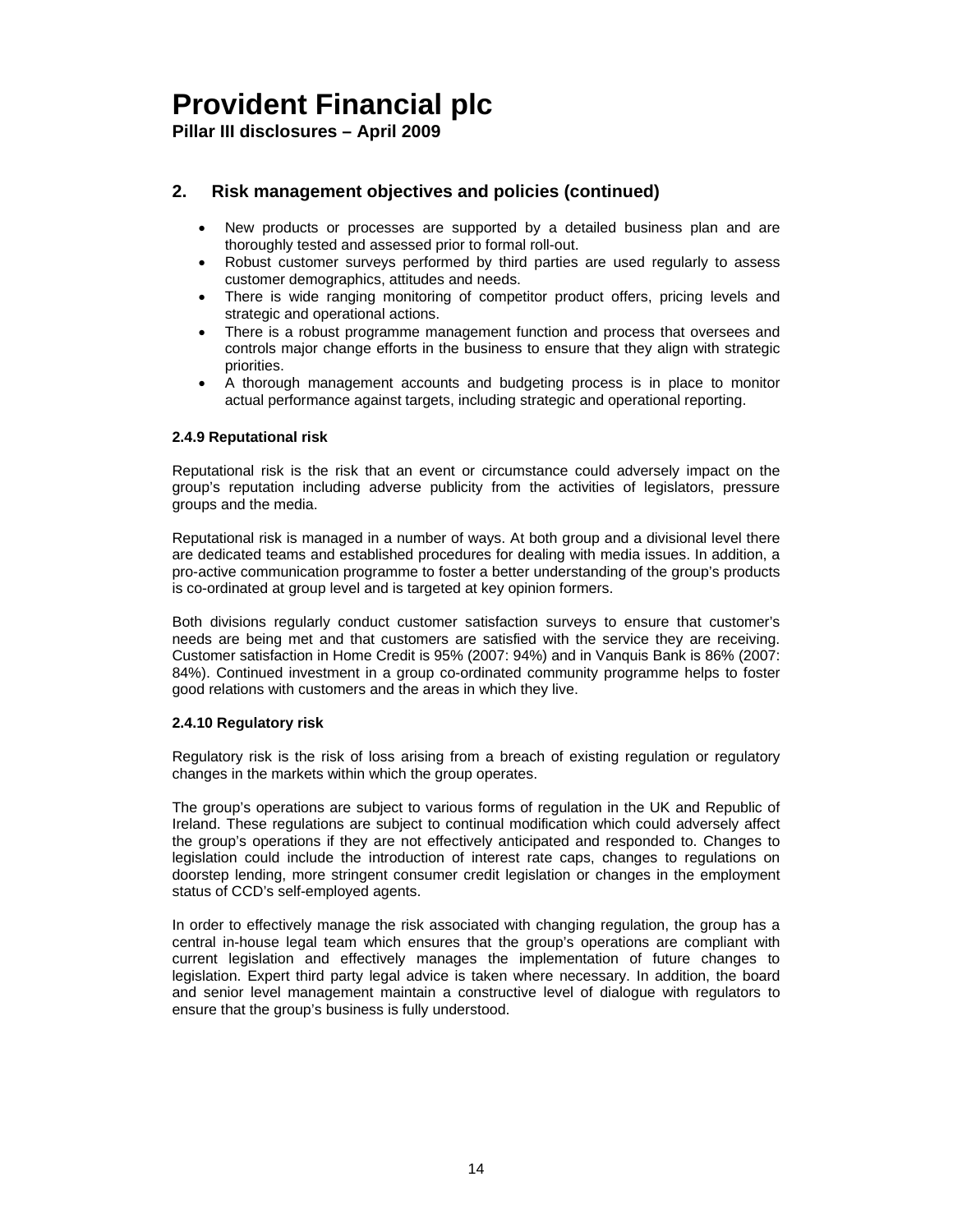**Pillar III disclosures – April 2009** 

## **2. Risk management objectives and policies (continued)**

### **2.4.11 Concentration risk**

Concentration risk is the risk arising from the lack of diversification in the group's business either geographical, demographic or by product.

The group's operations are concentrated wholly in the UK and Republic of Ireland in the nonstandard consumer credit market which may indicate concentration risk. However, the group's customer base is well diversified throughout the UK and the Republic of Ireland and is not concentrated in a particular region. In addition, the group offers a number of different products within CCD in addition to the Vanquis Bank credit card to ensure that there is not an over reliance on a particular product. The introduction of RPF into the unsecured direct repayment loans market further diversifies the group's product range.

### **2.4.12 Pension risk**

Pension risk is the risk that there may be insufficient assets to meet the liabilities of the group's defined benefit pension scheme.

The group operates a defined benefit pension scheme based on final salary. There is a risk that the liabilities within the scheme materially exceed the assets in the scheme due to changes in corporate bond yields, inflation, equity and bond returns and mortality rates.

In order to mitigate the pension risk, the defined benefit pension scheme was substantially closed to new members joining the group after 1 January 2003. All new employees joining the group after 1 January 2003 are invited to join a stakeholder pension plan into which the group typically contributes 8% of members' pensionable earnings, provided the employee contributes a minimum of 6%. The group has no investment or mortality risk in respect of the stakeholder pension plan. In addition, during 2006, new pension arrangements were incorporated into the group's defined benefit scheme which gave active members the choice of (i) paying higher contributions into the scheme and retaining final salary benefits or (ii) paying reduced contributions and joining the 'cash balance' section of the scheme. The aim of the new arrangements is to reduce the group's exposure to improving mortality rates. The scheme's investment strategy is to maintain a balance of assets between equities and bonds in order to reduce the risk of volatility in investment returns.

As at 31 December 2008 the group had a pension asset, calculated in accordance with IAS 19 'Employee benefits', of £50.9m on its balance sheet. Given the existence of this net pension asset, the risk of significant deficits arising in the scheme is lower than it has been in previous years. The group, in conjunction with its advisors, continues to monitor investment strategy carefully.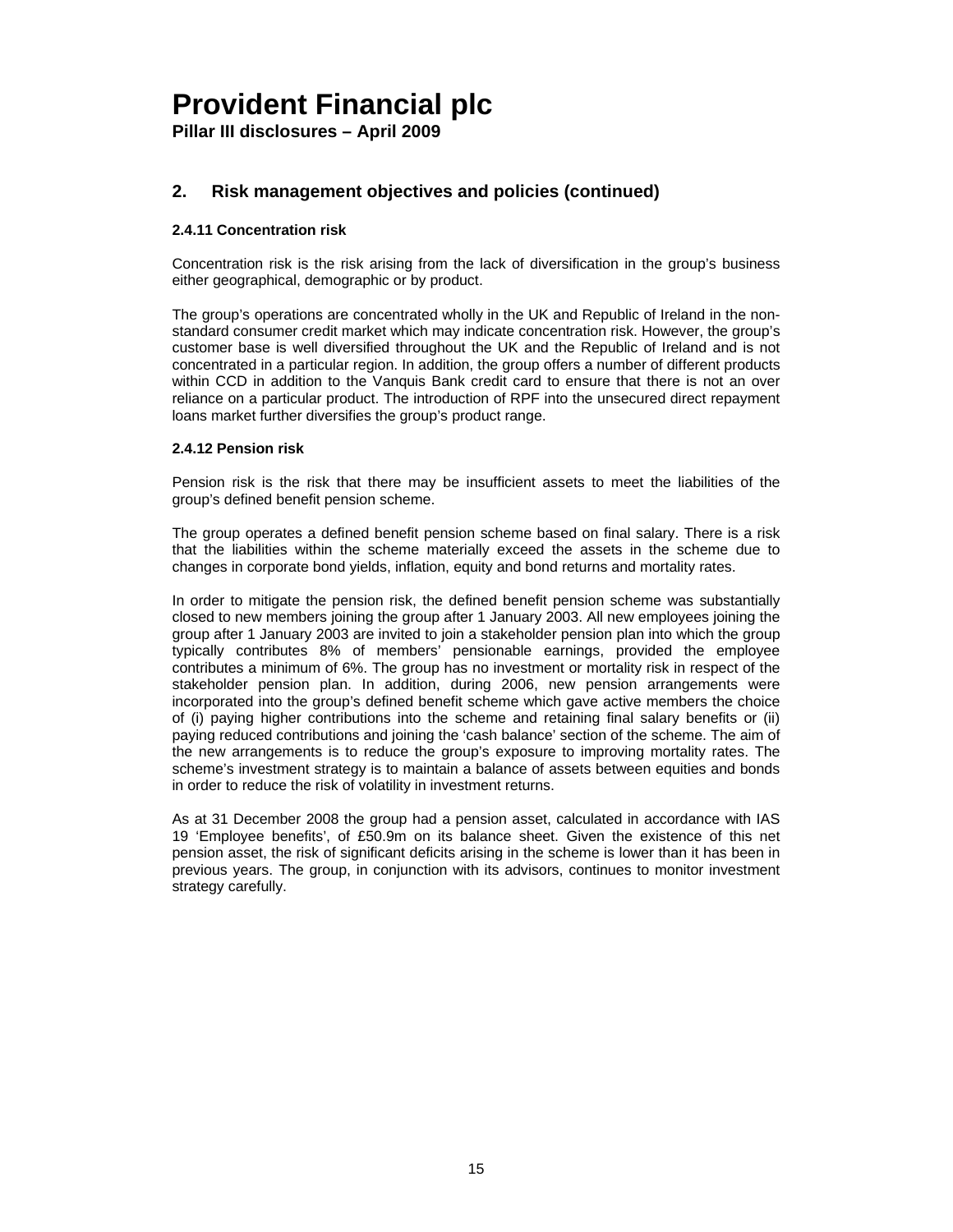**Pillar III disclosures – April 2009** 

## **3. Capital adequacy**

### **3.1 Controls**

As set out on page 3, the group is currently assessing its regulatory capital against an interim ICG set by the FSA.

The group prudently manages its regulatory capital to ensure that it is always maintained at a sufficient level in excess of the ICG set by the FSA. The key controls in achieving this objective are:

- Monitoring the level of regulatory capital against the ICG on a monthly basis as part of the group's management accounts;
- Producing a rolling forecast, as part of the management accounts, projecting regulatory capital against the ICG for the remainder of the financial year;
- As part of the budget and budget update process, forecasting regulatory capital for the following five years and comparing this to the group's ICG;
- Assessing the impact that strategic projects could have upon regulatory capital;
- Submitting regulatory capital reports to the FSA periodically;
- Assessing the appropriateness of the ICG as part of the group's ICAAP process, including stress and scenario testing, and reporting to the FSA if it is no longer considered to be appropriate.

### **3.2 Composition of regulatory capital resources**

The group's regulatory capital resources comprise tier 1 and lower tier 2 capital. The table below sets out the composition of the group's regulatory capital resources as at 31 December 2008:

|                                                |      | 2008   |
|------------------------------------------------|------|--------|
|                                                | Note | £m     |
| Core tier 1 capital:                           |      |        |
| Called-up share capital                        |      | 27.3   |
| Share premium account                          |      | 134.6  |
| Retained earnings and other reserves           | 1    | 107.1  |
|                                                |      | 269.0  |
| Deductions from tier 1 capital:                |      |        |
| Intangible assets                              | 2    | (20.2) |
| Investment in own shares                       | 3    | (16.0) |
|                                                |      | (36.2) |
|                                                |      |        |
| Total tier 1 capital after deductions          |      | 232.8  |
| Tier 2 capital:                                |      |        |
| Lower tier 2 capital - Subordinated Ioan notes | 4    | 100.0  |
| Total regulatory capital resources             |      | 332.8  |

1. Retained earnings and other reserves for regulatory capital purposes represent the group's equity reserves, adjusted to exclude the group's pension asset, net of deferred tax, and fair value movements in respect of derivative financial instruments, net of deferred tax. As at 31 December 2008, the group's retained earnings and other reserves included in tier 1 regulatory capital can be reconciled to the amounts disclosed in the 2008 financial statements as follows: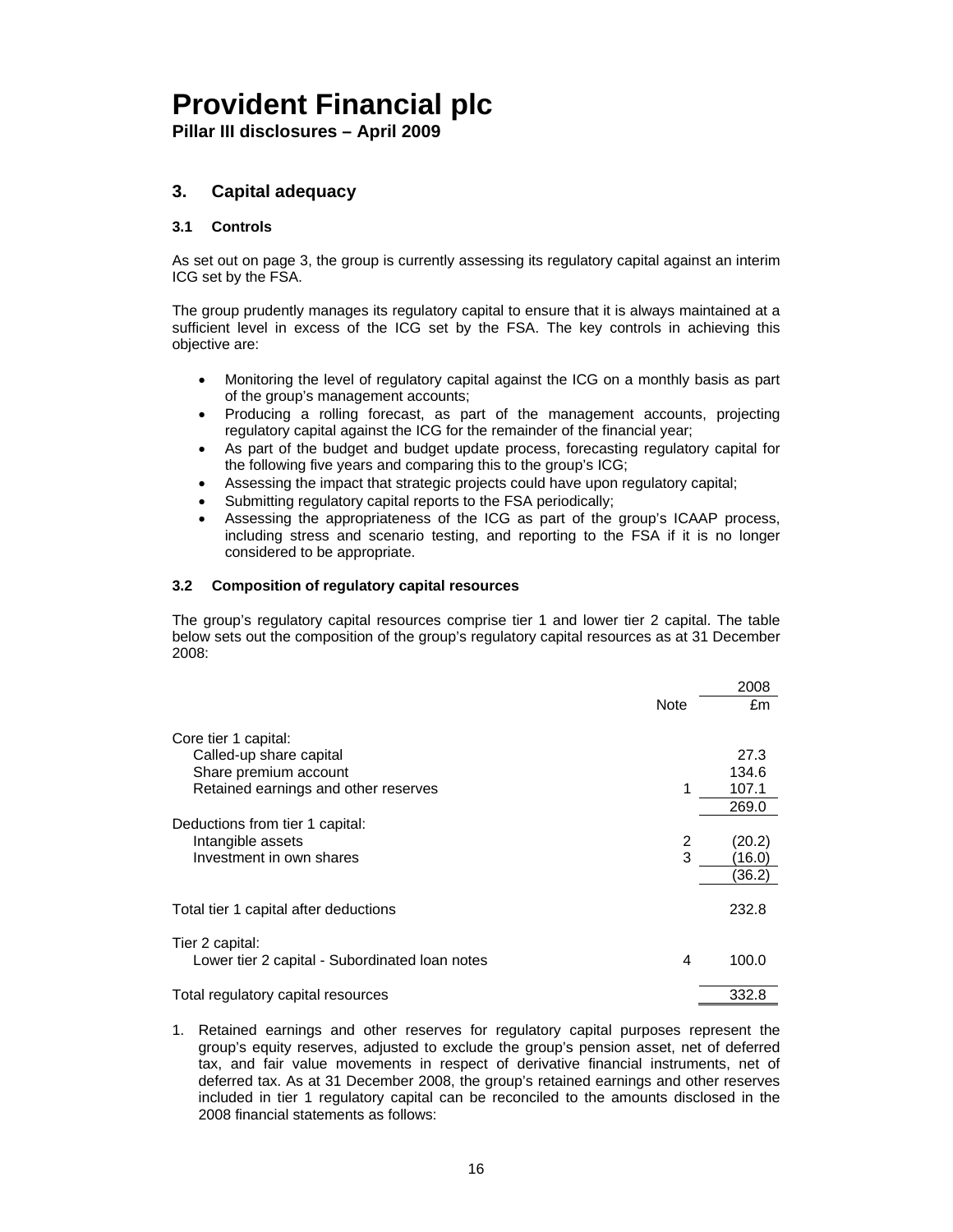**Pillar III disclosures – April 2009** 

## **3. Capital adequacy (continued)**

|                                                                                | 2008   |
|--------------------------------------------------------------------------------|--------|
|                                                                                | £m     |
| Retained earnings                                                              | 132.3  |
| Other reserves:                                                                |        |
| Profit retained by subsidiary                                                  | 0.8    |
| Capital redemption reserve                                                     | 3.6    |
| Hedging reserve                                                                | (12.0) |
| Share-based payment reserve                                                    | 7.3    |
| Retained earnings and other reserves included in the 2008 financial statements | 132.0  |
| Regulatory capital adjustments:                                                |        |
| Pension asset                                                                  | (50.9) |
| Deferred tax on pension asset                                                  | 14.3   |
| Fair value of derivative financial instruments                                 | 16.6   |
| Deferred tax on fair value of derivative financial instruments                 | (4.6)  |
| Other                                                                          | (0.3)  |
| Retained earnings and other reserves included in tier 1 regulatory capital     | 107.1  |

- 2. Intangible assets comprise goodwill and capitalised software and software development costs. These are required to be deducted from capital for regulatory capital purposes.
- 3. The investment in own shares represents shares in Provident Financial plc which have been purchased to satisfy grants and awards made under the group's share incentive schemes. These are required to be deducted from capital for regulatory capital purposes.
- 4. The group's lower tier 2 capital represents £100m of subordinated loan notes which are repayable on 15 June 2015 and accrue interest at 7.125%. The company has the option to redeem the loan notes at par on 15 June 2010. These are hybrid instruments which have attributes of both debt and equity which, subject to certain criteria, allow the loan notes to qualify as eligible lower tier 2 capital. The criteria include the need for the loan notes to be long-term in nature, subordinated to all other borrowings and liabilities upon winding up of the company and not contain financial ratio covenants which may trigger early redemption by the note holders. There are two further restrictions on the recognition of the subordinated loan notes as eligible lower tier 2 regulatory capital:
	- (i) Lower tier 2 regulatory capital cannot exceed 50% of tier 1 capital. As an example, if tier 1 capital was £180m, only £90m of the £100m of the loan notes could be recognised as regulatory capital. Accordingly, when tier 1 capital is £200m or more, the full £100m of subordinated loan notes can be recognised as lower tier 2 regulatory capital (subject to (ii) below).
	- (ii) Instruments such as the subordinated loan notes, which have more than 5 years until maturity, are fully eligible (subject to (i) above) as lower tier 2 capital. However, when the loan notes have less than 5 years until maturity, the amount eligible for recognition as lower tier 2 capital reduces by 20% per annum for each year below 5 years. For example, when the loan notes have 3 years until maturity only £60m (60%) of the loan notes will be eligible as lower tier 2 capital.

As at 31 December 2008, the subordinated loan notes were not in excess of 50% of tier 1 capital and had over 6 years until maturity. Accordingly, the full amount of the loan notes was eligible as lower tier 2 capital.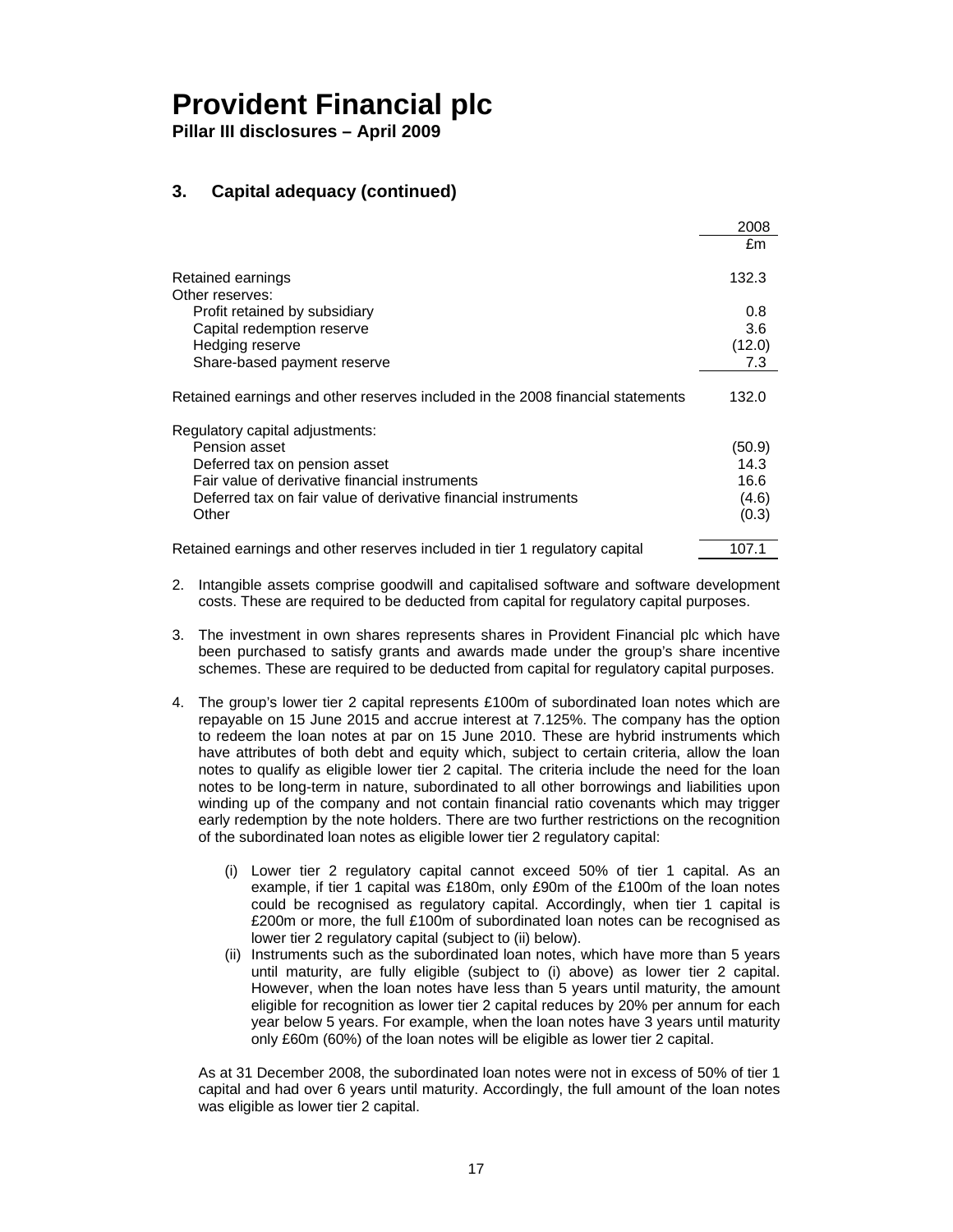**Pillar III disclosures – April 2009** 

### **3. Capital adequacy (continued)**

### **3.3 Pillar I minimum capital requirement**

In calculating the Pillar I minimum capital requirement, the group has adopted the standardised approach to credit risk and the alternative standardised approach to operational risk.

An analysis of the Pillar I minimum capital requirement as at 31 December 2008 is as follows:

|                                                             | 2008 |
|-------------------------------------------------------------|------|
|                                                             | £m   |
| Credit risk:                                                |      |
| Retail – not past due                                       | 55.4 |
| Retail - past due                                           | 12.1 |
| Other                                                       | 4.4  |
| Total credit risk                                           | 71.9 |
| Operational risk                                            | 6.4  |
| Counterparty risk                                           | 0.7  |
| Foreign currency risk                                       | 0.4  |
| Pillar I minimum capital requirement as at 31 December 2008 | 79.4 |

### **3.4 Capital adequacy ratio**

The ICG set by the FSA is expressed as a percentage of the minimum regulatory capital required under Pillar I of the CRD.

As at 31 December 2008, the group's total regulatory capital resources of £332.8m represented 419% of the Pillar I minimum capital requirement. This was comfortably in excess of the interim ICG set by the FSA.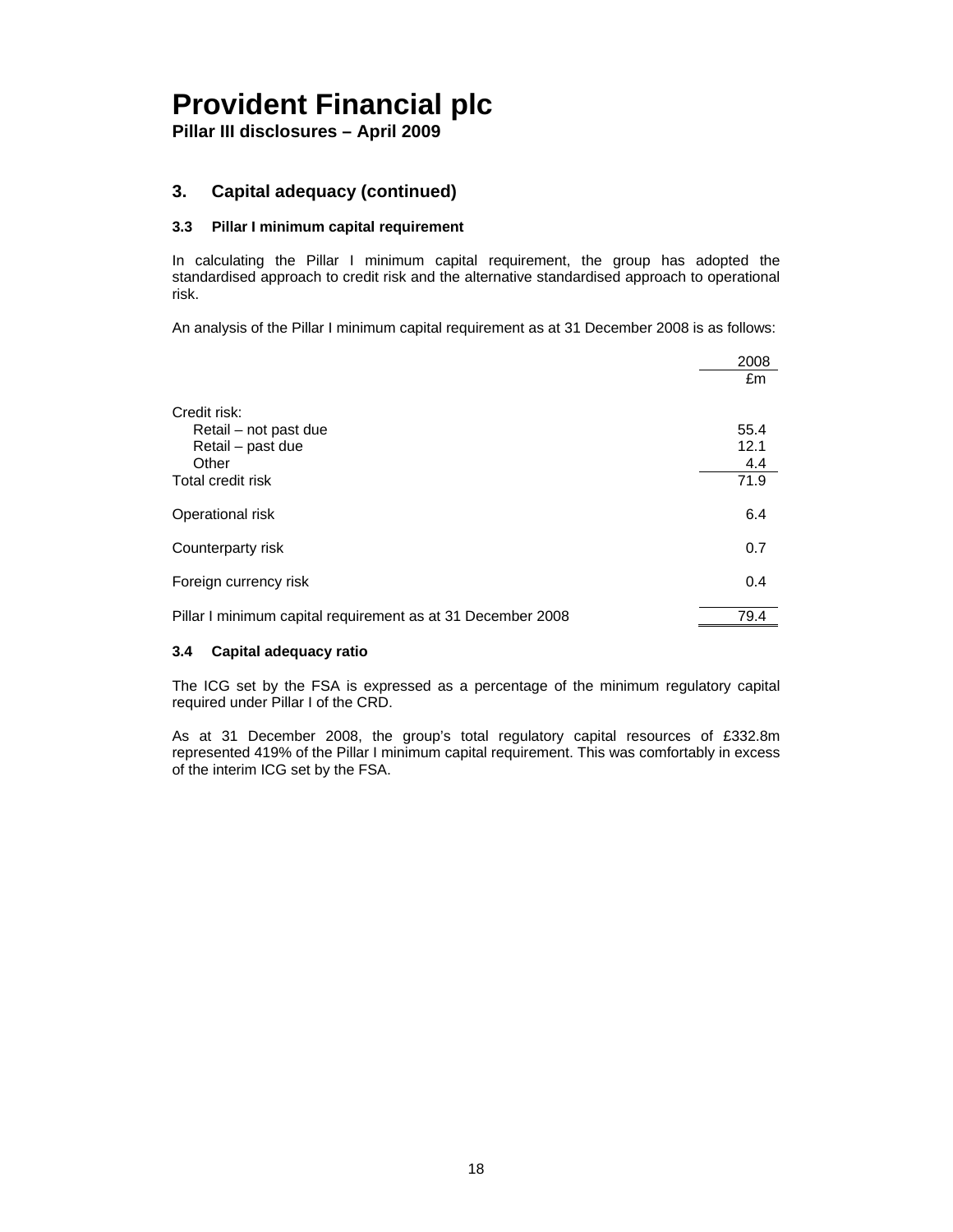**Pillar III disclosures – April 2009** 

### **4. Credit risk**

### **4.1 Accounting policy for customer receivables**

All customer receivables are initially recognised at the amount loaned to the customer plus directly attributable incremental issue costs. After initial recognition, customer receivables are subsequently measured at amortised cost. Amortised cost is the amount of the customer receivable at initial recognition less customer repayments, plus revenue earned calculated using the effective interest rate, less any deduction for impairment.

The group assesses whether there is objective evidence that customer receivables have been impaired at each balance sheet date. The principal criteria for determining whether there is objective evidence of impairment is delinquency in contractual payments.

Within the weekly home credit business of CCD, objective evidence of impairment is based on the payment performance of loans in the previous 12 weeks as this is considered to be the most appropriate indicator of credit quality in the short-term cash loans business. Loans are deemed to be impaired when the cumulative amount of two or more contractual weekly payments have been missed in the previous 12-week period since only at this point do the expected future cash flows from loans deteriorate. Accordingly, loans with one missed weekly payment over the previous 12-week period are not deemed to be impaired. The amount of impairment loss is calculated on a portfolio basis by reference to arrears stages and is measured as the difference between the carrying value of the loans and the present value of estimated future cash flows discounted at the original effective interest rate. Subsequent cash flows are regularly compared to estimated cash flows to ensure that the estimates are sufficiently accurate for impairment provisioning purposes.

Within the monthly Vanquis Bank credit card business and the monthly unsecured direct repayment loans business of CCD, customer balances are deemed to be impaired as soon as customers miss one monthly contractual payment. Impairment is calculated as the difference between the carrying value of receivables and the present value of estimated future cash flows discounted at the original effective interest rate. Estimated future cash flows are based on the historical performance of customer balances falling into different arrears stages and are regularly reassessed.

At Yes Car Credit (YCC), customer accounts are deemed to be impaired as soon as one monthly contractual payment has been missed. Impairment is calculated as the difference between the carrying value of the receivable and the present value of estimated future cash flows, discounted at the original effective interest rate. Estimated future cash flows on impaired loans include the expected proceeds from the disposal of the motor vehicle upon which finance was originally provided.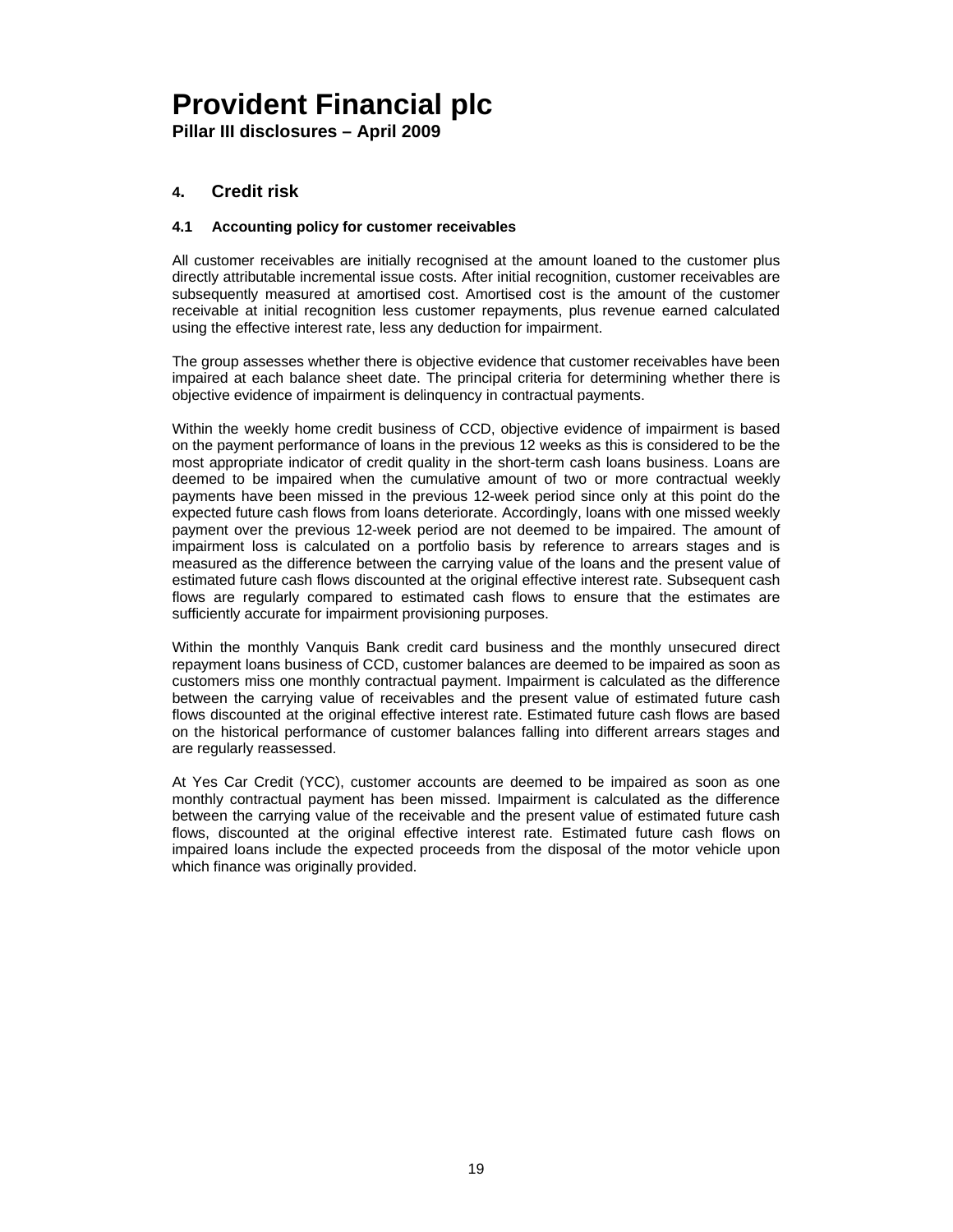**Pillar III disclosures – April 2009** 

### **4. Credit risk (continued)**

### **4.2 Analysis of credit risk exposures**

The group's maximum exposure to credit risk on customer receivables is the carrying value of customers receivables recorded in the group's balance sheet.

All customer receivables are classed as retail exposures. Vanquis Bank exposures are revolving retail exposures.

Exposures analysed by business division are as follows:

|              | 2008    | 2007  |
|--------------|---------|-------|
|              | £m      | £m    |
| <b>CCD</b>   | 852.1   | 749.0 |
| Vanquis Bank | 205.4   | 143.1 |
| <b>YCC</b>   | 5.8     | 33.3  |
| Total        | 1,063.3 | 925.4 |

The average exposure in the year to 31 December 2008 was £909.8m (31 December 2007: £827.4m).

Exposures analysed by geographical area are as follows:

|                     | 2008    | 2007  |
|---------------------|---------|-------|
|                     | £m      | £m    |
| UK                  | 1,011.7 | 890.6 |
| Republic of Ireland | 51.6    | 34.8  |
| Total               | 1,063.3 | 925.4 |

The group's exposures are well dispersed across the United Kingdom (UK) and Republic of Ireland (ROI).

The following table shows the residual maturity of exposures by business on a contractual basis:

|              |          |                          | 2008    |          |            | 2007  |
|--------------|----------|--------------------------|---------|----------|------------|-------|
|              | Due      | Due within               |         | Due      | Due within |       |
|              | within   | one to two               |         | within   | one to two |       |
|              | one year | vears                    | Total   | one year | vears      | Total |
|              | £m       | £m                       | £m      | £m       | £m         | £m    |
| <b>CCD</b>   | 768.4    | 83.7                     | 852.1   | 687.4    | 61.6       | 749.0 |
| Vanquis Bank | 205.4    | $\overline{\phantom{a}}$ | 205.4   | 143.1    |            | 143.1 |
| <b>YCC</b>   | 5.8      | $\,$                     | 5.8     | 23.1     | 10.2       | 33.3  |
| Total        | 979.6    | 83.7                     | 1,063.3 | 853.6    | 71.8       | 925.4 |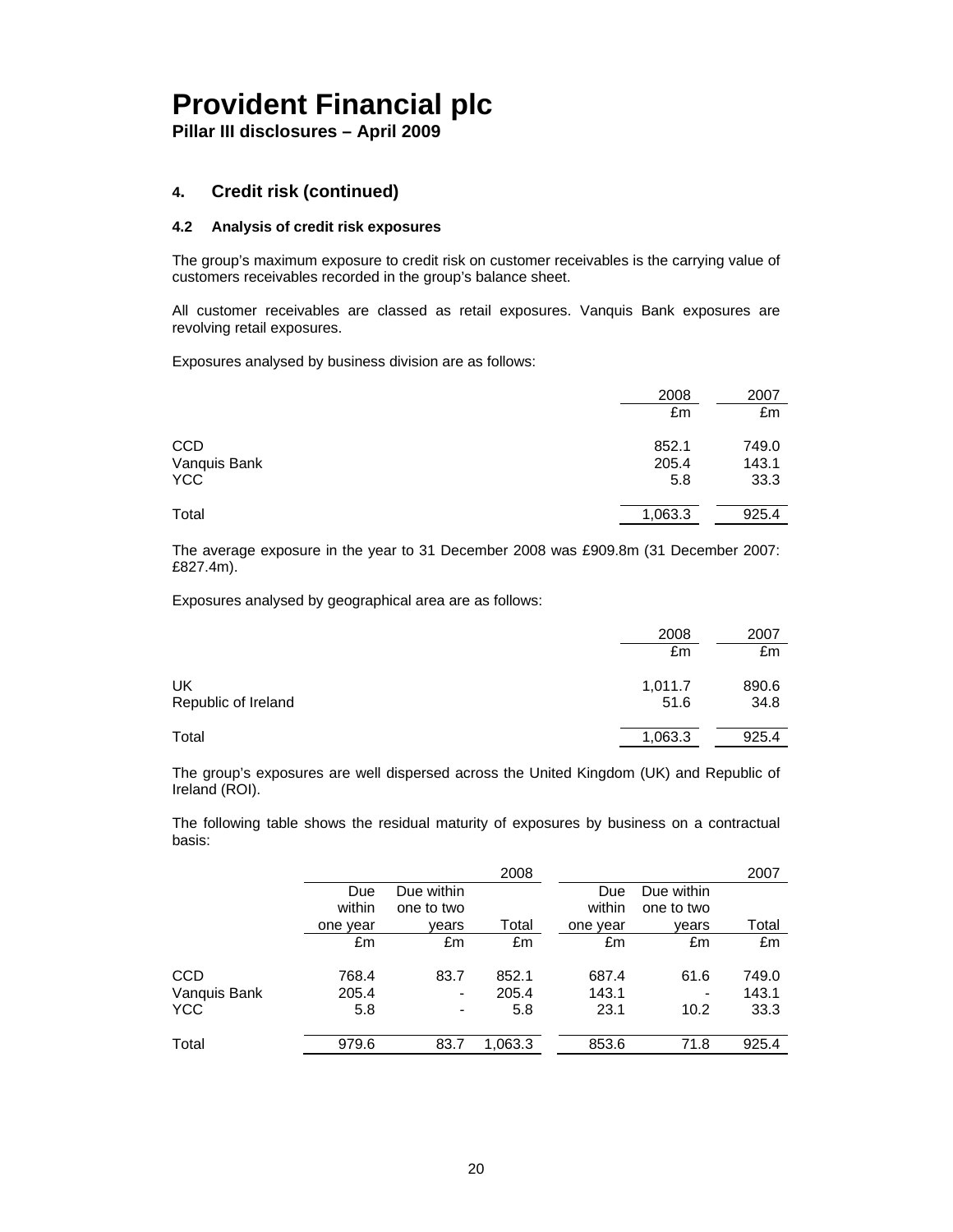**Pillar III disclosures – April 2009** 

## **4. Credit risk (continued)**

### **4.3 Credit quality of customer receivables**

In the home credit business of CCD, past due but not impaired balances relate to loans which are contractually overdue. However, contractually overdue loans are not deemed to be impaired unless the customer has missed two or more cumulative weekly payments in the previous 12-week period, since only at this point do the expected future cash flows from loans deteriorate.

Within Vanquis Bank, YCC and the unsecured direct repayment loans business of CCD, customer balances are deemed to be impaired as soon as customers miss one contractual monthly payment. Therefore, within Vanquis Bank, YCC and the unsecured direct repayment loans business of CCD, there are no accounts/balances which are past due but not impaired.

The credit quality of customer receivables is as follows:

|                               | 2008    | 2007  |
|-------------------------------|---------|-------|
|                               | £m      | £m    |
| Neither past due nor impaired | 504.7   | 412.6 |
| Past due but not impaired     | 113.8   | 111.9 |
| Impaired                      | 444.8   | 400.9 |
| Total                         | 1,063.3 | 925.4 |

The credit quality of customer receivables analysed by business division is as follows:

|                                  |            |         |                | 2008    |       |         |      | 2007  |
|----------------------------------|------------|---------|----------------|---------|-------|---------|------|-------|
|                                  |            | Vanquis |                |         |       | Vanquis |      |       |
|                                  | <b>CCD</b> | Bank    | YCC            | Total   | CCD   | Bank    | YCC  | Total |
|                                  | £m         | £m      | £m             | £m      | £m    | £m      | £m   | £m    |
| Neither past due                 |            |         |                |         |       |         |      |       |
| nor impaired<br>Past due but not | 328.7      | 170.8   | 5.2            | 504.7   | 266.2 | 120.9   | 25.5 | 412.6 |
| impaired                         | 113.8      |         | $\blacksquare$ | 113.8   | 111.9 |         | ۰    | 111.9 |
| Impaired                         | 409.6      | 34.6    | 0.6            | 444.8   | 370.9 | 22.2    | 7.8  | 400.9 |
| Total                            | 852.1      | 205.4   | 5.8            | 1,063.3 | 749.0 | 143.1   | 33.3 | 925.4 |
|                                  |            |         |                |         |       |         |      |       |

The credit quality of customer receivables analysed by geographical area is as follows:

|                               |         |      | 2008    |       |      | 2007  |
|-------------------------------|---------|------|---------|-------|------|-------|
|                               | UK      | ROI  | Total   | UK    | ROI  | Total |
|                               | £m      | £m   | £m      | £m    | £m   | £m    |
| Neither past due nor impaired | 485.3   | 19.4 | 504.7   | 400.3 | 12.3 | 412.6 |
| Past due but not impaired     | 106.8   | 7.0  | 113.8   | 106.7 | 5.2  | 111.9 |
| Impaired                      | 419.6   | 25.2 | 444.8   | 383.6 | 17.3 | 400.9 |
| Total                         | 1.011.7 | 51.6 | 1.063.3 | 890.6 | 34.8 | 925.4 |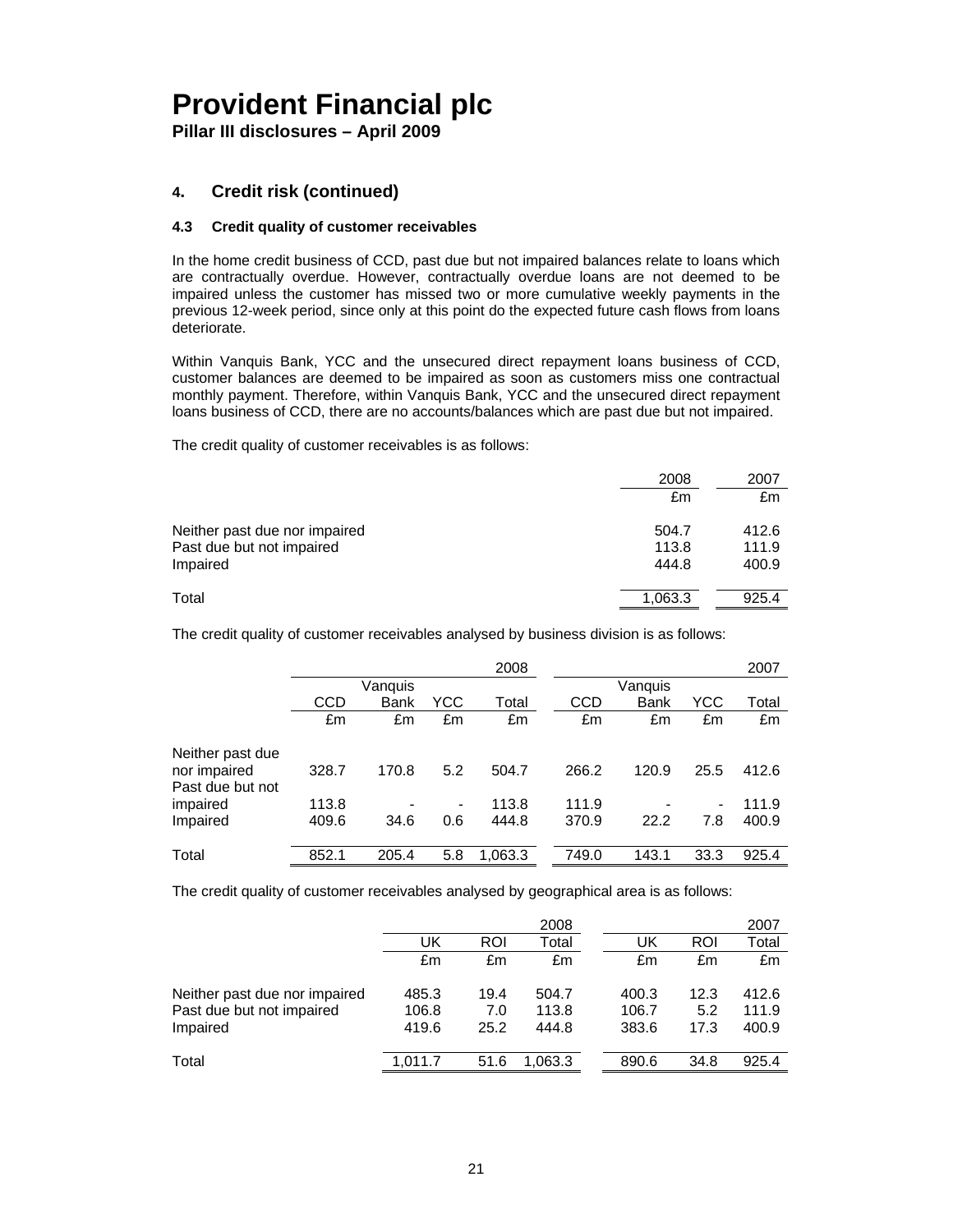**Pillar III disclosures – April 2009** 

### **4. Credit risk (continued)**

### **4.4 Movement in impairment provisions**

The impairment charge to the income statement in respect of customer receivables analysed by business division is as follows:

|              | 2008  | 2007  |
|--------------|-------|-------|
|              | £m    | £m    |
| <b>CCD</b>   | 197.9 | 175.3 |
| Vanquis Bank | 38.2  | 25.2  |
| <b>YCC</b>   | 1.6   | 6.7   |
| Total        | 237.7 | 207.2 |

The movement in the allowance account within Vanquis Bank in the year is as follows:

|                                     | 2008<br>£m | 2007<br>£m |
|-------------------------------------|------------|------------|
| At 1 January                        | 19.9       | 15.3       |
| Charge for the year                 | 38.2       | 25.2       |
| Amounts written off during the year | (40.9)     | (29.9)     |
| Amounts recovered during the year   | 9.2        | 9.3        |
| At 31 December                      | 26.4       | 19.9       |

For CCD and YCC, impairment charges are deducted directly from the carrying value of receivables without the use of an impairment allowance account. Accordingly, it is not possible to disclose movements in an impairment allowance account for CCD and YCC.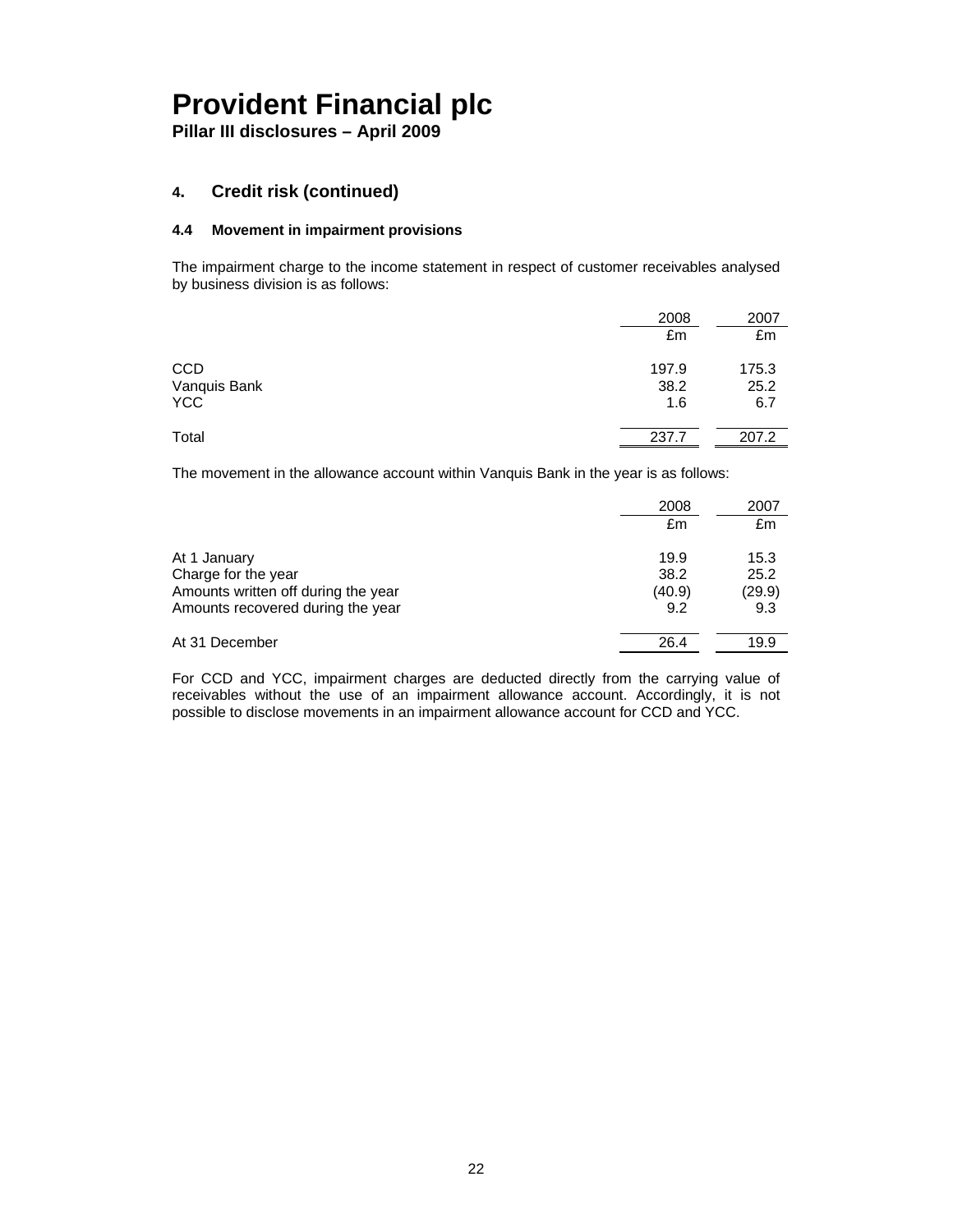**Pillar III disclosures – April 2009** 

## **5. Counterparty credit risk**

Details of the group's counterparty credit risk and the controls in place to mitigate the risk are set out in section 2.4.1 on page 10.

### **5.1 Counterparty exposure limits**

The counterparty credit limits that are applied to banks and similar institutions are based on:

- Credit rating limits; and
- An assessment of excess risk.

The group uses credit ratings as an independent measure of an institution's capacity for timely payment of debt. The group relies principally on two UK rating agencies; Moodys and Fitch Ratings. Rating limits are determined by reference to the lower of the long-term rating granted to an institution by Moodys and Fitch Ratings. In each case the institution must also have the highest short-term credit rating of P-1 to be acceptable.

Excess risk is considered by the Board on a case by case basis. It is normally only applicable for institutions with whom the group has a strong lending relationship to offset the exposure.

It is the group's policy that exposures maturing in less than one year do not exceed 5% of the group's regulatory capital, and that exposures maturing in more than one year do not exceed 10% of the group's regulatory capital.

### **5.2 Exposures to counterparties**

The group measures exposure value on counterparty credit exposures under the CCR markto-market method. This exposure value is derived by adding the gross positive fair value of the contract (replacement cost) to the contract's potential credit exposure, which is derived by applying a multiple based on the contract's residual maturity to the notional value of the contract.

The group uses derivative financial instruments to hedge the interest rate risk and foreign exchange rate risk on its borrowings. The group does not enter into speculative transactions or positions.

|                                       |             |          | 2008        |              |          | 2007        |
|---------------------------------------|-------------|----------|-------------|--------------|----------|-------------|
|                                       | Contractual | Fair     | Fair        | Contractual/ | Fair     | Fair        |
|                                       | /notional   | value of | value of    | notional     | value of | value of    |
|                                       | amount      | assets   | liabilities | amount       | assets   | liabilities |
|                                       | £m          | £m       | £m          | £m           | £m       | £m          |
| Interest rate swaps<br>Cross-currency | 1,488.5     |          | (20.0)      | 100.1        | 0.7      |             |
| swaps<br>Foreign exchange             | 164.8       | 28.9     | (0.1)       | 190.8        |          | (36.8)      |
| contracts                             | 5.5         |          | (0.7)       | 0.6          |          |             |
| Total                                 | 1,658.8     | 28.9     | (20.8)      | 291.5        | 0.7      | (36.8)      |

The contractual/notional amounts and the fair value of derivative financial instruments are set out below: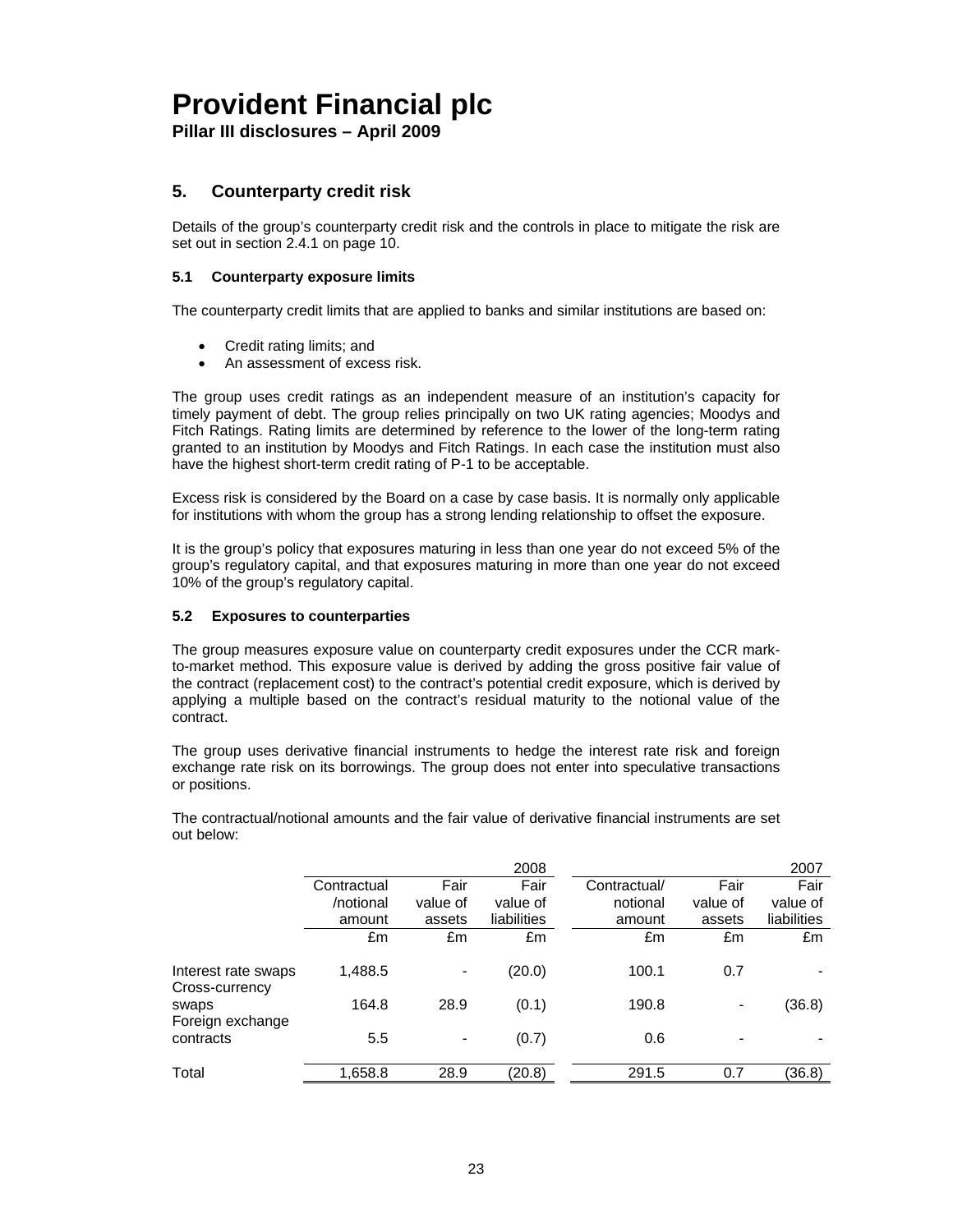**Pillar III disclosures – April 2009** 

## **5. Counterparty credit risk (continued)**

The group entered into a series of interest rate swaps in January 2008 to hedge a significant proportion of its forecast borrowing costs for the 18-month period to mid-2009. Further contracts were then entered into at the end of 2008 to extend the period of cover beyond this until early 2011. The notional value of each group of interest rate swap contracts is included separately in the above table, notwithstanding that they provide consecutive periods of cover over the same underlying borrowings.

Due to the high-quality nature of the group's counterparties, the group does not secure collateral and does not establish credit reserves. The group does not provide collateral to counterparties and there is no requirement to provide collateral in the event of a downgrade in the group's own credit rating (currently BBB+ with Fitch Ratings) or any other circumstances. The group has no wrong-way risk exposures or credit derivative hedges.